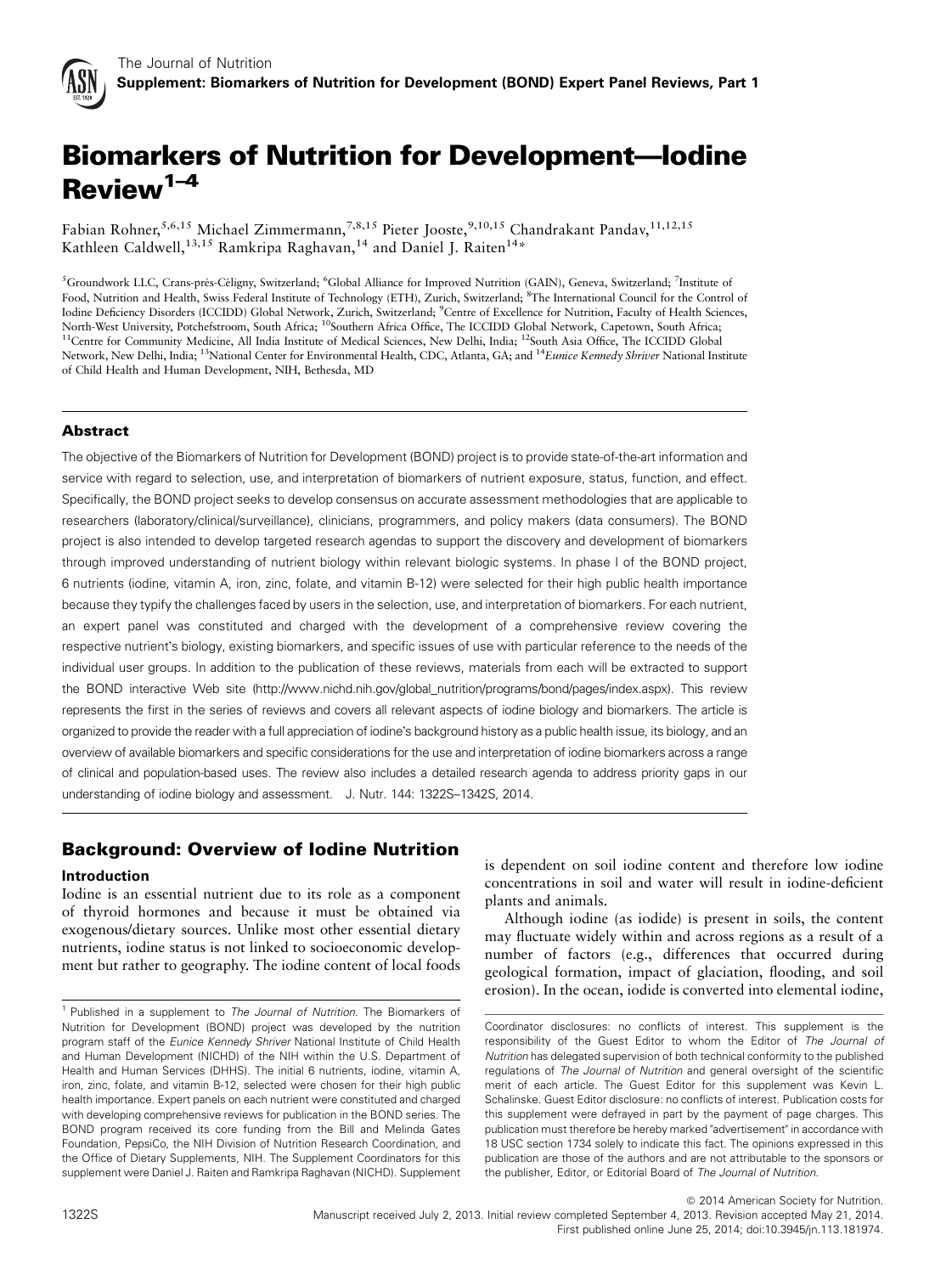a volatile form that is carried into the atmosphere as part of an ecological cycle, returning it to the land through rain and snow. However, this cycle is slow and inconsistent in its impact/ redistribution and is incapable of adequately replenishing soils and freshwater otherwise poor in iodine (1). Consequently, humans dependent on food sources grown in iodine-deplete or -deficient areas become iodine deficient in the absence of any other source of the nutrient. In such areas, iodine can only enter the food supply through deliberate efforts such as the iodization of salt (2). A summary of available sources of iodine is found in Table 1.

# Role in health and disease

Iodine deficiency and related disorders. Among the roles of thyroid hormones in human health are the regulation of numerous physiologic processes, including growth, key aspects of neurologic development, and reproductive function. During the first trimester of pregnancy, maternal thyroid hormone crosses the placenta to serve as the primary source of this essential hormone to the fetus prior to the development of its own functional thyroid and may account for up to 20–40% of cord blood thyroid hormone at birth (32).

Known and potential roles of thyroid hormones and iodine are listed in Table 2. The numerous effects of iodine deficiency on growth and development are known collectively known as iodine deficiency disorders  $(IDDs)$ <sup>16</sup> (Table 3). Resulting fundamentally from a deficiency of thyroid hormone, the constellation of adverse effects associated with IDD represents some of the most important and common human diseases (35).

Many regions most affected by iodine-depleted soils are also among the most heavily populated (Table 4), resulting in a large at-risk population for deficiency. Before the introduction of salt iodization programs or other measures to correct iodine deficiency, cretinism was frequent and goiter affected up to 80% of children in severely deficient areas (38) and likely affected other population groups. The classical manifestation of iodine deficiency is an enlargement of the thyroid referred to as goiter. The sequence of events and clinical manifestations associated with goiter include

• increased secretion of thyroid-stimulating hormone (TSH), representing an effort to maximize thyroid uptake of diminishing sources of iodine;

#### **TABLE 1** Dietary sources of iodine

- $\bullet$  lodine is naturally low in most foods and beverages. Generally, common food sources provide  $3-80$   $\mu$ g/serving (3,4), but the content largely depends on the food's origin and is usually insufficient to meet daily requirements.
- Iodine content is relatively high in most saltwater fish and seafood because of their ability to concentrate iodine from seawater. However, they do not contribute substantially to dietary iodine intake unless consumed regularly (5–7). Iodine content in some seaweed is relatively high (8), and the population consuming seaweed may obtain high iodine concentrations through their diet (9–11). Sometimes, iodine can also be obtained through drinking water drawn from certain aquifers or water disinfected with iodine (9,12,13).
- $\bullet$  lodine from household salt and milk consumption: lodized salt used for cooking and at the table in households continues to be the major source of iodine in many countries around the world (5,8,9,14). According to label declarations, the iodine content in commercially available salt ranges from 15–80 mg iodine/kg salt (5,9,14–16). In addition to iodized salt, milk and other dairy products are good sources of iodine (9), especially in children, in countries such as the United States, Canada, and Switzerland (3,5,7,17,18). Although naturally low, the iodine content in fortified winter cattle fodder and perhaps the iodine residues in milk from the disinfecting agents (iodophors) used in dairying contribute to dairy iodine (3,19–22). Some countries such as the United Kingdom and Norway do not have regulation of iodized salt, and in those countries adventitious iodine in the milk is the main source (7,9,23).
- $\bullet$  lodine in processed foods: The salt used in processed foods contributes to  $\sim$ 60–80% of total salt intake in industrialized countries (9,24–26). In a typical Western diet, processed foods such as bread, dairy products, and processed meats provide the main salt source, which may or may not be iodized (9,27–29). Although processing would entail boiling, baking, and canning of foods manufactured with iodated salt, it results in minimal loss (generally  $\leq$ 10%) in iodine content (8,30).
- $\bullet$  lodine from dietary supplements: Based on data from the NHANES 1996–2006, 18.5% of nonpregnant and 22% of pregnant women in the United States used supplements that contain iodine; for adults, the median iodine intake from supplements was  $\sim$ 144  $\mu$ g/d (8,31).
	- $\bullet$  thyroid hypertrophy and hyperplasia (34,39);
	- development of diffuse, homogeneous thyroid enlargement in early stages and fusion of thyroid follicles, which become encapsulated, leading to a condition termed nodular goiter during later stages (35); and
	- physical problems created by large goiters, including obstruction of the trachea and esophagus and damage to the recurrent laryngeal nerves, which can lead to hoarseness; surgery to reduce goiter has substantial risks, including bleeding, nerve damage, and hypothyroidism consequent to removal of thyroid tissue (32).

In adults with mild-moderate iodine deficiency, an increased risk exists for diffuse goiter, nodular goiter, and accompanying hyperthyroidism, as well as the potential for secondary neurologic impairment (e.g., decreased work capacity, physical endurance, and cognitive ability) (40). In iodine-deficient individuals, particularly children, thyroidal radioactive iodine uptake

#### **TABLE 2** Thyroid hormone functions

- $\bullet$  Integral for brain development and influences cell growth and migration (33)
- $\bullet$  Important for growth and maturation
- <sup>d</sup> Elevates energy metabolism and increases the basal metabolic rate

- <sup>d</sup> Potential link to fibrocystic breast disease
- May be important for the immune response
- May alter gastric cancer risk (31,34)

 $2$  The BOND project was funded in part by the Bill and Melinda Gates Foundation; PepsiCo; the Office of Dietary Supplements, NIH; the Division of Nutrition Research Coordination, NIH; and the Eunice Kennedy Shriver National Institute of Child Health and Human Development (NICHD), NIH. The Iodine Review was written in response to an invitation from the NICHD, NIH, within the U.S. Department of Health and Human Services (DHHS). The content represents the views of the Iodine Expert Panel and other invited contributors and does not necessarily reflect the opinions of the NICHD, the NIH, or the DHHS. In addition, individual members of the expert panel may not endorse all statements in this report. The BOND project thanks the European Recommendations Aligned (EURRECA) program, the Micronutrient Genomics Project, the WHO, and the CDC for their partnership.

<sup>3</sup> Author disclosures: F. Rohner, M. Zimmermann, P. Jooste, C. Pandav, K. Caldwell, R. Raghavan, and D. J. Raiten, no conflicts of interest.

<sup>&</sup>lt;sup>4</sup> Supplemental Figure 1 and Supplemental Tables 1-4 are available from the ''Online Supporting Material'' link in the online posting of the article and from the same link in the online table of contents at http://jn.nutrition.org.

<sup>&</sup>lt;sup>15</sup> Member of the BOND lodine Expert Panel.

<sup>16</sup> Abbreviations used: AI, Adequate Intake; DBS, dried blood spot; BOND, Biomarker of Nutrition for Development; EAR, Estimated Average Requirement; IDD, iodine deficiency disorder; I-EP, Iodine Expert Panel; IGF, insulin-like growth factor; IGFBP, insulin-like growth factor binding protein; IOM, Institute of Medicine; IQ, intelligence quotient; MGP, Micronutrient Genomics Project; T3, triiodothyronine; T4, thyroxine; TSH, thyroid-stimulating hormone; UIC, urinary iodine concentration; UL, Tolerable Upper Intake Level.

<sup>\*</sup>To whom correspondence should be addressed. E-mail: raitend@mail.nih.gov.

Other suggested functions for iodine include the following: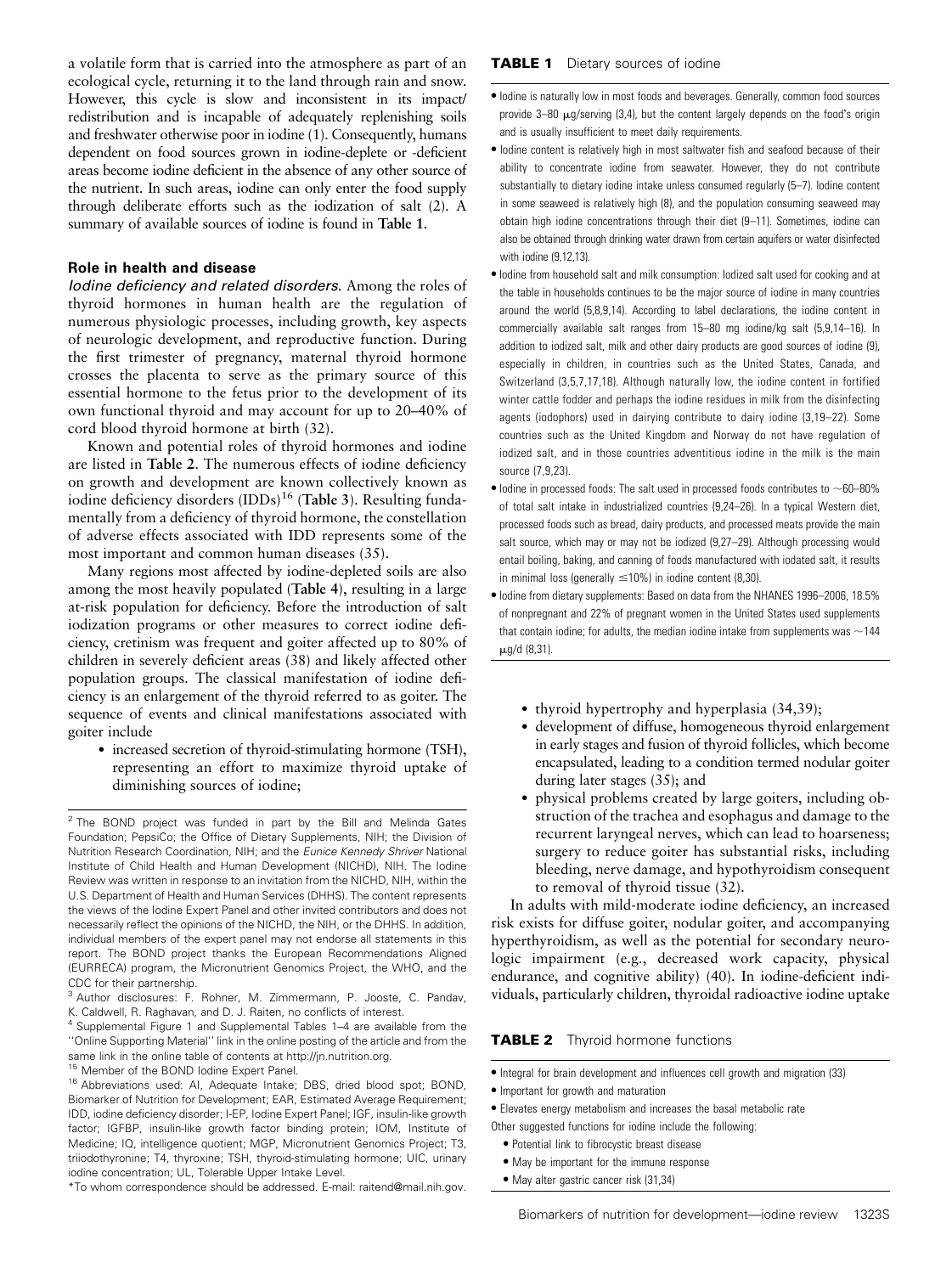#### **TABLE 3** lodine deficiency disorders by age group

| Age group       | Health consequences of iodine deficiency                     |
|-----------------|--------------------------------------------------------------|
| All ages        | Goiter                                                       |
|                 | Increased susceptibility of the thyroid gland to             |
|                 | nuclear radiation                                            |
| Fetuses         | Abortion                                                     |
|                 | Stillbirth                                                   |
|                 | Congenital anomalies                                         |
|                 | Perinatal mortality                                          |
| <b>Neonates</b> | Infant mortality                                             |
|                 | Endemic cretinism                                            |
| Children and    | Impaired mental function                                     |
| adolescents     | Delayed physical development                                 |
| Adults          | Impaired mental function                                     |
|                 | Reduced work productivity                                    |
|                 | Toxic nodular goiter; iodine-induced hyperthyroidism         |
|                 | Increased occurrence of hypothyroidism in moderate-to-severe |
|                 | iodine deficiency; increased occurrence of hypothyroidism in |
|                 | mild-to-moderate iodine deficiency                           |

after exposures from nuclear accidents is high, resulting in an increased risk of thyroid cancer, compared with iodine-sufficient individuals.

Iodine and child growth and development. Although goiter remains the cardinal sign of iodine deficiency, IDD in children has many other manifestations including subclinical hypothyroidism associated with a more atherogenic lipid profile that may be associated with increased cardiovascular disease risk (41,42). But the most serious consequences of iodine deficiency are associated with its impact on infant/child growth and development. Iodine status may influence growth through its effects on the thyroid axis. Putative mechanisms for the impact of iodine deficiency on growth have been suggested and may be associated with a decrease in insulin-like growth factor (IGF) 1 and IGF binding protein (IGFBP) 3 concentrations (43). The role of iodine in growth and the prophylactic effect of iodine interventions have been well documented (44).

Iodine deficiency during pregnancy has substantial consequences, with the most severe outcome being cretinism and short stature. The characteristics of the 2 types of cretinism are listed in Table 5. Additional adverse outcomes of severe iodine deficiency during pregnancy include increased risk of stillbirths, abortions, and congenital abnormalities (35).

#### **TABLE 4** Regions with low soil iodine<sup>1</sup>

- Asia, including parts of China, India, Bangladesh, the Himalayan hillsides, and Indonesia
- <sup>d</sup> Africa, including the mountains of Morocco and Algeria (e.g., Atlas Mountains); much of west and central Africa (e.g., Nigeria, Cameroon, the Central African Republic, Democratic Republic of Congo), and some areas of East Africa (e.g., Uganda, Ethiopia)
- <sup>d</sup> Europe, including the European Alps and the Pyrenees, inland areas of England and Wales, Greece, and The Netherlands
- South America, including the Andes and inland Brazil
- $\bullet$  Midwestern United States
- **Southern Australia**
- Highlands of New Guinea

<sup>1</sup> Data from references 1, 36, and 37.

Globally, perhaps the most profound impact of iodine deficiency is its impact on neurologic development and related outcomes. Iodine deficiency is one of the most common causes of preventable mental retardation worldwide. Even in areas of mild-to-moderate iodine deficiency, cognitive impairment in school-age children is at least partially reversible by administration of iodine (49,50). A meta-analysis of 18 studies concluded that moderate-to-severe iodine deficiency is associated with reductions in mean intelligence quotient (IQ) scores of 13.5 points (51). A more recent systematic review focusing on young children estimated that iodine deficiency in utero or during early childhood may reduce IQ scores by  $\sim$ 8 IQ points (N. Aburto, personal communication, 2014).

Among the functions of thyroid hormones for the developing nervous system are normal neuronal migration and myelination of the brain. Low concentrations of thyroid hormone during the fetal stage and early infancy are associated with irreversible brain damage, including mental retardation and neurologic abnormalities (33). The key factors influencing the extent and magnitude of the neurologic complications are the timing and severity of the iodine deficiency and consequent thyroid hormone deficits. Subtle impairment of cognitive function is likely to occur even among offspring of pregnant women with mild or asymptomatic hypothyroidism  $(52, 53)$ .

Consequences of *iodine excess*. Iodine malnutrition includes not only insufficiency/deficiency but also excess. The putative mechanisms and causes by which iodine excess can affect thyroid function and effects have been described (54–58) and are highlighted in Table 6.

Global efforts to address iodine malnutrition. In 1952, a WHO technical group recommended iodization of all ''food salt" in iodine-deficient areas (60). In the first global estimate of the prevalence of goiter, WHO estimated that 20–60% of the world's population was at risk of IDD, with the highest risk in low- to middle-income countries (61). Despite the recognition that many countries were affected by goiter, the serious health implications of this problem were not widely accepted. Consequently, little attention and limited resources were devoted to addressing iodine deficiency in public health programs or policies. During the period of 1970–1990, as a result of emerging evidence from controlled trials in areas with endemic iodine insufficiency, this trend began to change. Aside from the predicted outcomes of these intervention studies, several other important functional consequences were highlighted. One of the important emerging areas was the recognition that iodine interventions improved cognitive function and thus had a clear

#### **TABLE 5** Types and characteristics of cretinism<sup>1</sup>

Neurologic cretinism is characterized by the following:

- **•** Growth retardation
- Severe mental retardation with squint
- Deaf-mutism
- Motor spasticity
- Myxedematous cretinism is characterized by the following:
	- Growth retardation
	- Less severe mental retardation when compared with neurologic cretinism
	- $\bullet$  Other clinical manifestations of hypothyroidism and delayed sexual maturation

<sup>1</sup> Data from references 45–48.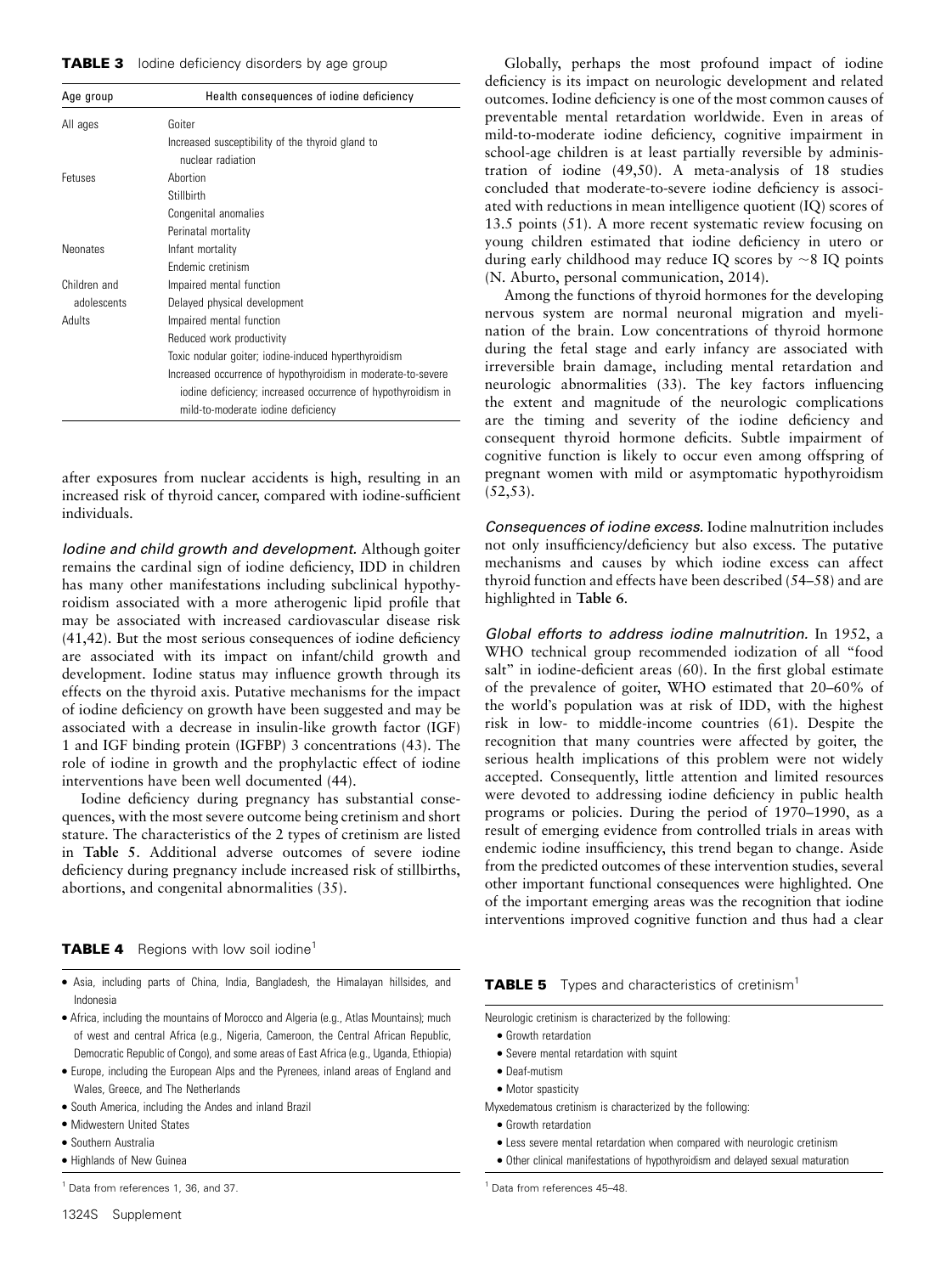#### **TABLE 7** Seminal events in the history of iodine

- Wolff and Chaikoff effect (59): high iodide exposure in rats has been shown to result in
	- a transient inhibition of thyroid hormone synthesis lasting  $\sim$ 24 h
	- o Mechanism: possibly via the generation of intrathyroidal iodolactones or iodolipids, which inhibit TPO activity
	- o Continued administration of iodide results in normal thyroid hormone synthesis referred to as "escape from the acute Wolff-Chaikoff effect" and may be caused by an inhibition of NIS synthesis, a reduction in intrathyroidal iodine, and a decrease in the iodine-induced inhibitors of hormone synthesis (57)
- $\bullet$  The Jöd-Basedow phenomenon or iodine-induced hyperthyroidism represents a failure of the acute Wolff-Chaikoff effect, may occur in individuals with a history of nodular goiters caused by iodine deficiency
- Failure to ``escape" from the acute Wolff-Chaikoff effect may also result in iodineinduced hypothyroidism
- Risk factors for iodine-induced hypothyroidism include underlying thyroid autoimmunity such as Hashimoto thyroiditis or a history of partial thyroidectomy
- Causes of iodine excess and related consequences might include the following:
- <sup>o</sup> Exposure to amiodarone, an antiarrhythmic medication that is 37% iodine by weight, or after exposure to iodinated radiographic contrast agents (34)
- o Ingestion of foods or supplements with very high iodine content, such as kelp, or where there is high iodine content in drinking water
- <sup>s</sup> Transient increases in rates of hyperthyroidism have been reported in historically iodine-deficient regions with the initiation of salt iodization

<sup>1</sup> NIS, sodium/iodide symporter; TPO, thyroperoxidase.

benefit from an economic/development perspective (40). Iodine fortification also had ancillary benefits to humans because iodine fortification of salt for animal consumption improved the viability and quality of livestock. Iodine deficiency was thus shown to have social and economic consequences beyond the immediate benefits to human health. Table 7 provides an overview of some of the seminal events in recognition of iodine as an important medical and public health issue.

This changing view allowed iodine deficiency to be repositioned from a purely medical concern to one with a broader development perspective. The actualization of a global strategy was further aided by the coining of the more expansive term "iodine deficiency disorder," rather than the traditional and limited reference to "goiter." It was also noted that due to their relatively high biologic needs, pregnant women and young children are particularly susceptible. Consequently, the term "iodine deficiency disorder" more comprehensively covers those iodine-related conditions that affect almost 2 billion people worldwide (40,64).

The potential of low-cost interventions to affect the health and development of billions of individuals made programs to address IDD politically and morally attractive. The fact that a program that costs between \$0.02 and \$0.05 per capita can result in such huge benefits both in humanitarian and economic terms continues to be a compelling impetus for the global health community (65).

By 1990, a handful of countries (United States, Australia, Canada, several Scandinavian countries, The Netherlands, and Switzerland) were considered to be iodine sufficient. Generally, salt is considered adequately iodized if iodine amounts are 15– 40 mg/kg, which is based on the assumption that daily per capita intake of salt is in the range of 10 g. The key policy developments in a global effort to eliminate IDD are highlighted in Table 8. The number of countries with effective salt iodization as a safe, cost-effective, and sustainable strategy to ensure sufficient intake of iodine has increased (35) to the point that  $\sim$ 70% of the world has access to adequately iodized salt (71,72).

- **•** Greeks (Galen) used sponge and seaweed as cures for swollen neck
- $\bullet$  Italian physicians of the School of Salerno were the first to report the specific use of the sponge and dried seaweed to treat goiter
- 13th century: de Villanova cautioned that the effect of the sponge on goiter was limited; it could cure goiter of recent origin in young people but had only a modest effect on large, chronic goiters
- 1811: Courtois discovered iodine when he added sulfuric acid to burnt seaweed ash and produced an intense violet vapor that crystallized on cold surfaces
- <sup>d</sup> Gay-Lussac subsequently identified this substance as a new element, and named it iodine from the Greek for "violet"
- <sup>d</sup> 1813: Coindet, a physician in Geneva, Switzerland, hypothesized that the effectiveness of seaweed or sponges in treating goiter was due to their iodine content (62). He began giving oral iodine tinctures to goitrous patients and claimed his treatment was effective and safe
- <sup>d</sup> Boussingault, working in the Andes, was the first to advocate prophylaxis with naturally iodine-rich salt to prevent goiter
- $\bullet$  1851: Chatin became the first to publish the hypothesis that iodine deficiency was the cause of goiter and subsequently proposed distributing iodized salt in the goitrous zones of France
- 1915–1918: Marine and Kimball introduced iodine supplements in the Midwest region of the United States to treat endemic goiter
- 1918: the Swiss physician Bayard conducted the first dose-response trial of iodine to treat goiter (63). Bayard established that as little as 30  $\mu$ g of iodine daily had a clear beneficial effect on goiter
- 1922: the surgeon Eggenberger introduced iodized salt to prevent goiter and cretinism in northeastern Switzerland

Despite the local, regional, and global efforts to eradicate IDD, the prevalence remains high in many settings (Supplemental Fig. 1, Table 9), which provides an underpinning for why this continued monitoring is important and will set the stage for discussions on biomarkers. The following is an overview of the relevant features of iodine absorption, metabolism, and utilization.

# Iodine Biology: Factors Affecting Iodine Digestion, Absorption, Metabolism, and Utilization

#### Absorption and metabolism

The absorption and metabolism of iodine has been well characterized and consists of the following key elements:

• To maintain the normal concentration of body iodine (10– 20 mg of iodine, of which 70–80% is in the thyroid), humans require an exogenous source that may be provided in any of several chemical forms, each with unique absorptive or metabolic features:

**TABLE 8** IDD Policy Development and Milestones<sup>1</sup>

- 1990: the United Nations World Summit for Children and the World Health Assembly codified efforts to eliminate IDD
- 1991: the Conference on Ending Hidden Hunger adopted the ambitious goal of virtually eliminating IDD as a public health problem by the turn of the century (66–69)
- $\bullet$  1993: the WHO reaffirmed the utility of salt iodization and proclaimed this as the key strategy to achieving this goal (9,69)
- 2007: the International Child Development Steering Group identified iodine deficiency as 1 of the 4 key global risk factors for impaired child development where the need for intervention remains urgent (70)

<sup>1</sup> IDD, iodine deficiency disorder.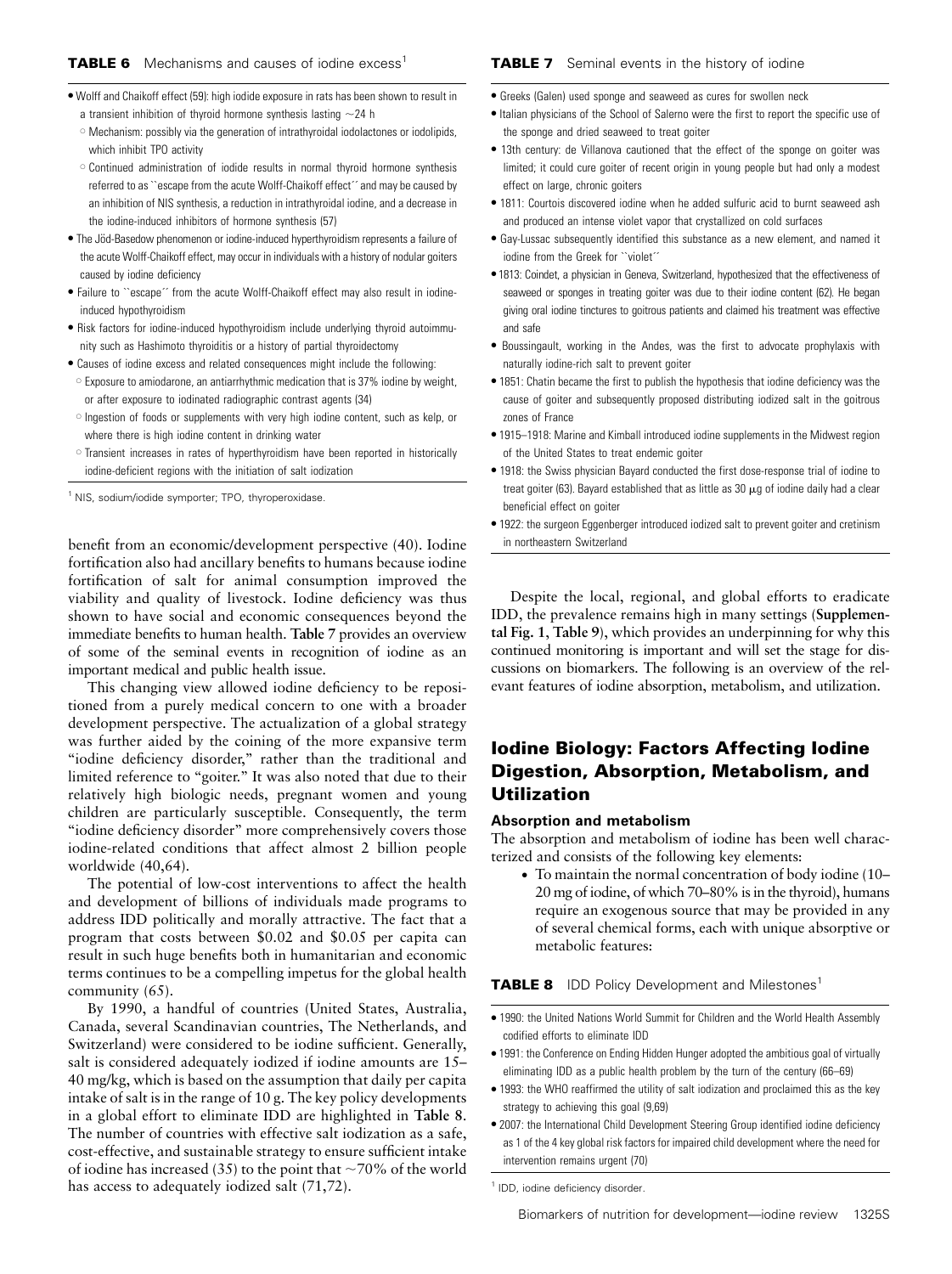| Moderately iodine deficient<br>(median UIC: $20-49 \mu g/L$ ) | Mildly iodine deficient<br>(median UIC: $50-99 \mu g/L$ ) | Excessive jodine intake<br>(median UIC: $>300 \mu g/L$ ) |
|---------------------------------------------------------------|-----------------------------------------------------------|----------------------------------------------------------|
|                                                               |                                                           |                                                          |
| Afghanistan                                                   | Albania                                                   | Armenia                                                  |
| Algeria                                                       | Burundi                                                   | Benin                                                    |
| Angola                                                        | Democratic People's Republic of Korea                     | <b>Brazil</b>                                            |
| Central African Republic                                      | Estonia                                                   | Colombia                                                 |
| Ethiopia                                                      | Finland                                                   | Georgia                                                  |
| Gambia                                                        | Guatemala                                                 | Honduras                                                 |
| Ghana                                                         | Haiti                                                     | Paraguay                                                 |
| Papua New Guinea                                              | Hungary                                                   | Somalia                                                  |
| Vanuatu                                                       | Ireland                                                   | Uganda                                                   |
|                                                               | Italy                                                     | Uruguay                                                  |
|                                                               | Lebanon                                                   |                                                          |
|                                                               | Lithuania                                                 |                                                          |
|                                                               | Mali                                                      |                                                          |
|                                                               | Morocco                                                   |                                                          |
|                                                               | Mozambique                                                |                                                          |
|                                                               | New Zealand                                               |                                                          |
|                                                               | <b>Russian Federation</b>                                 |                                                          |
|                                                               | Sudan                                                     |                                                          |
|                                                               | Ukraine                                                   |                                                          |
|                                                               | United Kingdom                                            |                                                          |

TABLE 9 Countries in 2013 that were mildly or moderately iodine deficient or had excessive iodine intakes based on median UICs in school-aged children<sup>1</sup>

<sup>1</sup> Countries are listed alphabetically in each category (34). School-aged children are defined as children aged 6–12 y. UIC, urinary iodine concentration.

- <sup>s</sup> Iodide: characterized by its rapid and nearly complete (>90%) absorption in the stomach and upper small intestine (73,74)
- <sup>s</sup> Iodate: the primary source of iodine for salt iodization, iodate is reduced to iodide and absorbed in the gut
- <sup>s</sup> Organically bound iodine: most of organically bound iodine is digested to release the iodide for absorption; however, some forms, e.g., thyroxine (T4), can be absorbed intact ( $\sim$ 70% of an oral T4 dose) (74)
- Absorbed iodine is cleared from the circulation primarily by the thyroid and kidney:
	- <sup>s</sup> Renal iodine clearance is fairly constant
	- <sup>s</sup> Thyroid clearance in contrast varies with iodine intake: in conditions of adequate iodine supply,  $\leq 10\%$  of absorbed iodine is taken up by the thyroid; in chronic iodine deficiency, where the content of the thyroid may decrease to  $<$ 20  $\mu$ g, the fraction of iodine absorbed can exceed 80% (75–77)
- Circulating iodine is rapidly turned over
	- <sup>s</sup> Under normal circumstances, plasma iodine has a half-life of  $\sim$ 10 h
	- <sup>s</sup> Under conditions of iodine deficiency or hyperthyroidism, resulting in an overactive thyroid, this turnover is shortened (75–77)
	- <sup>o</sup> During lactation, the mammary gland concentrates iodine and secretes it into breast milk to provide iodine for the newborn (78)

## Iodine metabolism and homeostatic control

Understanding of iodine absorption, metabolism, homeostasis, and thyroid function was previously reviewed (62). For the purposes of this review, some essential components are highlighted in Table 10 and in Figures 1–3.

Even though we have learned much about the mechanisms and impact of iodine deficiency it should be noted that the

1326S Supplement

presentation and severity of IDD (e.g., goiter, thyroid dysfunction) are extremely variable between and within populations even in endemic areas. Our ability to understand why this might be the case is limited by an incomplete appreciation of the dietary, environmental, and/or genetic factors that might contribute to this variability. The following sections describe some factors that might contribute to this variability.

## Dietary considerations

Dietary inhibitors of iodine metabolism: goitrogens. A number of dietary factors have been identified that negatively affect thyroid metabolism. These substances are collectively referred to as ''goitrogens'' and seem to exert their deleterious effects primarily via an exacerbation of iodine deficiency through several mechanisms (81–83) (Table 11). More than 100 additional naturally occurring and synthetic substances were reported to affect thyroid function or thyroid hormone metabolism, but most of these have not yet been well characterized in human studies (84).

Population groups that may be particularly vulnerable to exposure to goitrogens are infants and young children. Examples of substances of concern include perchlorate, which was shown to interfere with iodine transport into the thyroid (85,86). Another group of suspected substances are flavonoids commonly found in soy and millet. Although the consumption of soy-based foods does not appear to present a problem for adults, without the addition of iodine it can pose a risk to infants consuming soybased formulas (87).

Nutrient-nutrient interactions. Although iodine clearly plays a unique role in human health, like most nutrients it is also the case that interactions can occur that affect absorption, metabolism, and function. In the case of iodine, examples of these interactions are outlined in Table 11. The following provides some additional detail with regard to specific nutrients: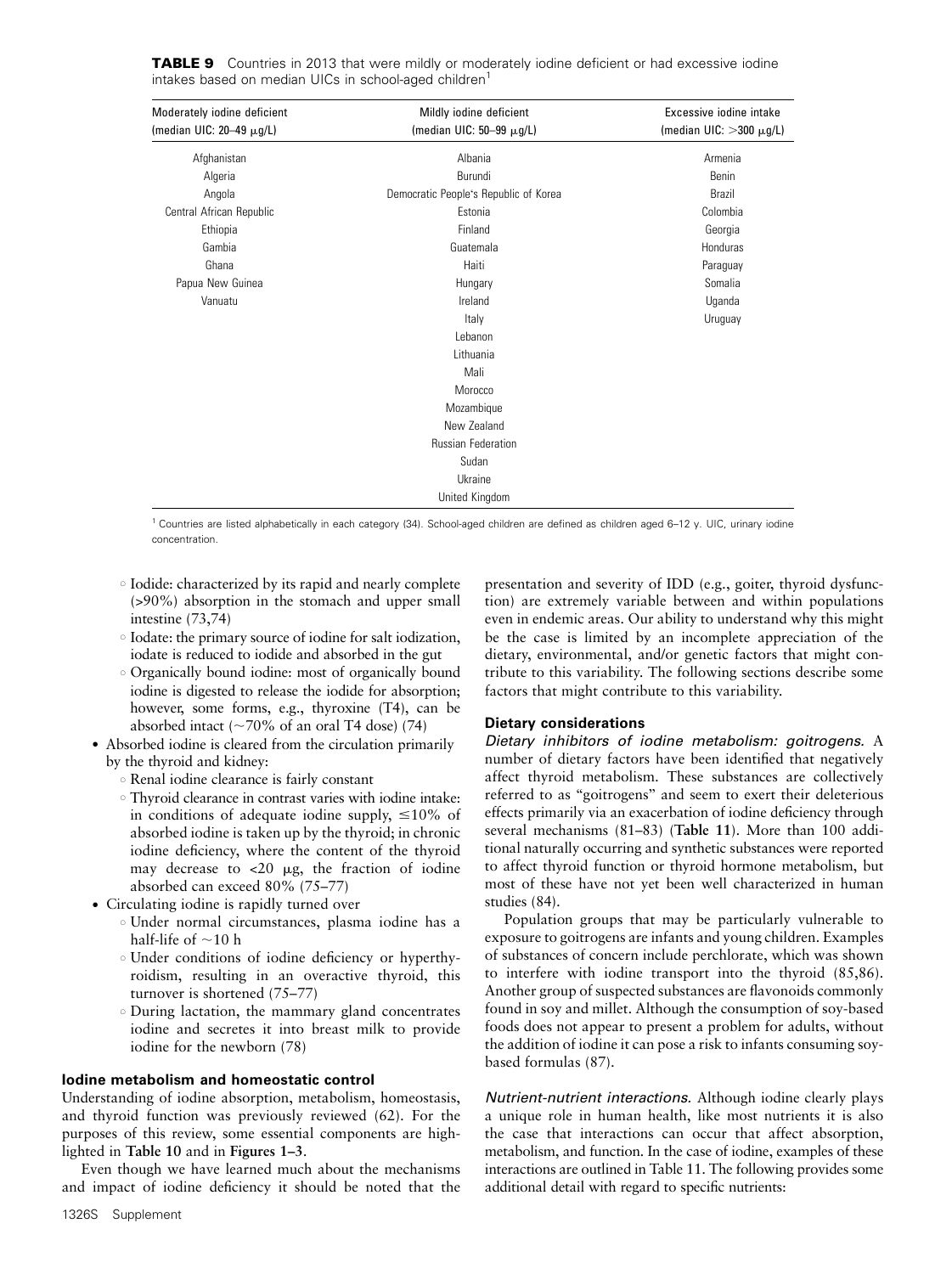Mechanisms of normal thyroid hormone production and metabolism

- Under conditions of iodine adequacy, adults accumulate  $\sim$ 60  $\mu$ g iodine/d in the thyroid gland to account for losses and thyroid hormone production
- A transmembrane protein in the basolateral membrane of the thyrocyte, referred to as the NIS, is responsible for transferring iodide into the thyroid gland (79) (see Fig. 1)
- Production of thyroid hormone is a multistep process that includes:
- o Oxidation of iodide via the action of the enzymes TPO and hydrogen peroxide at the apical surface of the thyrocyte
- $\circ$  The product is attached to tyrosyl residues on thyroglobulin to produce MIT and DIT
- $\circ$  TPO then catalyzes the linkage of the phenyl groups of the iodotyrosines to form T4 (via linkage of 2 DIT molecules) and T3 (via linkage of an MIT and a DIT); T3 and T4 are therefore structurally identical except for an extra iodine
- Relevant features of T3/T4:
- <sup>s</sup> 65% and 59% of the weights of T4 and T3 is iodine (see Fig. 2) (62)
- $\circ$  Thyroglobulin contains 0.1–1.0% of its weight as iodine and is stored extracellularly in the luminal colloid of the thyroid follicle
- <sup>d</sup> Thyroglobulin that is digested undergoes endocytosis and subsequent digestion by endosomal and lysosomal proteases to release T4 and T3 into the circulation
- T4 and T3 are broken down in the periphery (the half-life of circulating T4 is 5–8 d; that of T3 is 1.5–3 d)
- The fate of the liberated iodine is to enter the plasma iodine pool for uptake by the thyroid or be excreted by the kidney
- $\bullet$  More than 90% of ingested iodine is ultimately excreted in the urine (35), with only a small amount appearing in the feces

Mechanisms of response to dietary iodine insufficiency

- $\bullet$  In non-pregnant, non-lactating adults, maintenance of intake above a threshold of  $\sim$  60  $\mu$ g/d, even in the face of a decrease in circulating plasma inorganic iodine, allows the iodine content of the thyroid to remain within normal limits ( $\sim$ 10–20 mg)
- $\bullet$  Below this threshold, despite high fractional clearance of plasma inorganic iodine, the iodine content of the thyroid is depleted, and the potential for development of goiter ensues
- Responses to low intake include:
- $\circ$  Marked modification of thyroid activity, triggered by increased secretion of TSH by the pituitary (see Fig. 3)
- $\circ$  Increased plasma iodine clearance by the thyroid; in otherwise healthy individuals, iodine intake below  $\sim$ 100  $\mu$ g/d results in increased TSH secretion resulting in increasing plasma inorganic iodide clearance by the thyroid through stimulation of NIS expression (8)
- $\circ$  The increased iodine clearance by the thyroid leads to a progressive reduction in renal iodide excretion
- $\circ$  TSH also stimulates breakdown of thyroglobulin and preferential synthesis and release of T3 into the blood
- The profile of thyroid hormones in iodine deficiency is:
- $\circ$  In areas of moderate-to-severe iodine deficiency, children will have a variably elevated TSH, a low serum T4, and a normal or high-normal T3
- $\circ$  A similar pattern is seen in adults, but less predictably, and it may not be present
- o In conditions of low iodine intake, serum thyroglobulin concentration is typically elevated
- $\circ$  Thyroid failure and cretinism usually develop only in regions of chronic, severe iodine deficiency accompanied by low circulating T4 and T3 and dramatically elevated TSH (80)

<sup>1</sup> DIT, diiodotyrosine; MIT, monoiodotyrosine; NIS, sodium/iodide symporter; T3, triiodothyronine; T4, thyroxine; TPO, thyroperoxidase; TSH, thyroid-stimulating hormone.

- Selenium: the selenium-dependent enzymes glutathione peroxidase and the deiodinases are impaired in selenium deficiency. The accumulated peroxidases may damage the thyroid, whereas deiodinase deficiency impairs thyroid hormone synthesis. These effects have been implicated in the etiology of myxedematous cretinism (88).
- Iron deficiency
	- <sup>s</sup> reduces heme-dependent thyroperoxidase activity in the thyroid, resulting in impaired production of thyroid hormone;



**FIGURE 1** Iodine pathway in the thyroid cell. Iodide  $(I^-)$  is transported into the thyrocyte by NIS at the basal membrane and migrates to the apical membrane.  $I^-$  is oxidized by the enzymes TPO and  $H_2O_2$  and attached to tyrosyl residues in thyroglobulin to produce the hormone precursors MIT and DIT. The residues then couple to form T4 and T3 within the thyroglobulin molecule in the follicular lumen. Thyroglobulin enters the cell by endocytosis and is digested. T4 and T3 are released into the circulation, and nonhormonal iodine on MIT and DIT is recycled within the thyrocyte. Adapted from reference 79 with permission. DIT, diiodotyrosine;  $H<sub>2</sub>O<sub>2</sub>$ , hydrogen peroxidase; MIT, monoiodotyrosine; NIS, sodium/iodide symporter; TPO, thyroperoxidase; T3, triiodothyronine; T4, thyroxine.

- <sup>s</sup> in goitrous children, iron deficiency anemia negatively affects the efficacy of interventions to prevent iodine deficiency.
- <sup>s</sup> Iron supplementation improves the efficacy of iodized oil and iodized salt (89).
- <sup>s</sup> Iron deficiency anemia during pregnancy can result in both higher TSH and lower T4 concentrations (90).

# Requirements and Tolerable Upper Intake Levels

Iodine requirements by age and life stage are shown in Table 12. The definitions of key categories and their use, according to the



FIGURE 2 lodine is an essential component of the thyroid hormones triiodothyronine and thyroxine. Reproduced from reference 62 with permission.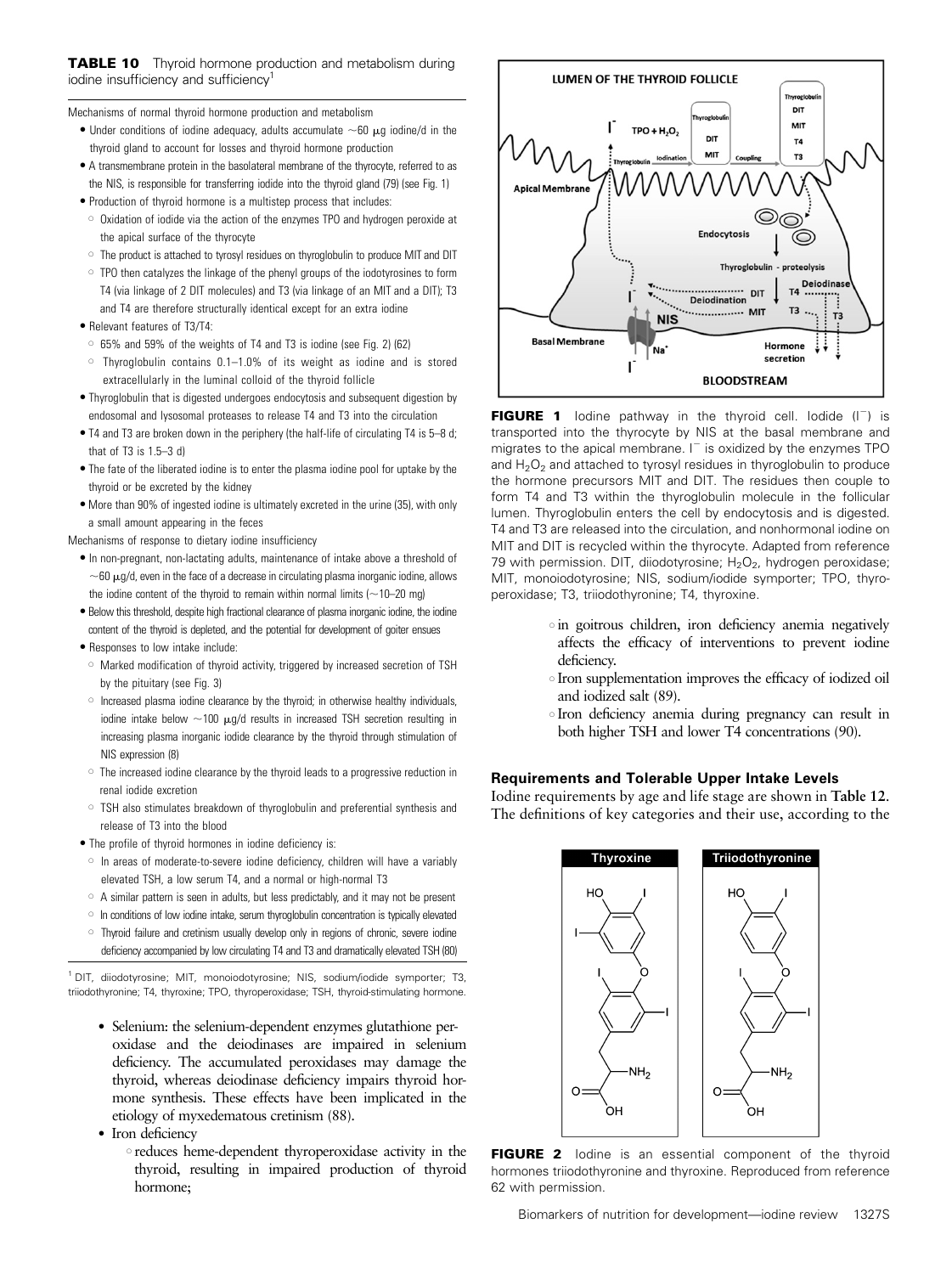

FIGURE 3 The physiologic stages of iodine status. The graph shows a simplified model of human iodine and thyroid status at different stages (left to right) of iodine intake: sufficient iodine intake, low iodine intake without thyroid dysfunction, and finally, low iodine intake with hypothyroidism. The 3 stages are separated by vertical dashed bars. The scientific evidence is limited with regard to the absolute levels of habitual daily iodine intake at which thyroid stores decrease and thyroid dysfunction occurs; this likely varies strongly among individuals. Reproduced from reference 9 with permission. TSH, thyroid-stimulating hormone.

U.S. Institute of Medicine (IOM) in the derivation of the current dietary recommendations, are discussed below. These definitions, and in particular their use, will set the stage for the following sections on specific biomarkers and their relative utility for clinical and population assessments.

Estimated Average Requirement (EAR): The daily nutrient intake that meets the requirement of half of the healthy individuals in a particular life-stage (age/gender) group. Use: This category is not used for individual assessment but can be used for population/group analyses.

RDA: The average daily intake sufficient to meet the nutrient requirement of 97–98% of healthy individuals in a life-stage (age/gender) group. Use: It can be used as a reference point or

goal for the daily nutrient intake of individuals.

Adequate Intake (AI): A recommended average daily intake amount based on observed or experimentally determined estimates of nutrient intake by a (gender/age) group (or groups) of apparently healthy people presumed to have adequate intakes. Use: The AI is derived when there are insufficient data to generate an RDA. Because the AI is intended to define the amount of a nutrient needed in "essentially all" individuals in a target group, it can be used as a goal for individual intake. For iodine, there is an AI for infants based on observed mean intakes by healthy full-term breast-fed infants in iodine-sufficient areas.

Tolerable Upper Intake Level (UL): The highest average daily nutrient intake that poses no risk of adverse health effects to almost all individuals in an otherwise healthy population (88). The UL for iodine is listed in Table 13. Use: The UL is used as a reference for safety. For iodine, metabolic adaptations to chronic deficiency may result in adverse responses to intakes lower than the UL.

In addition to the IOM terminology, the joint FAO/WHO committee published several definitions derived in a consultation conducted in 2001 (92). Several of the terms used are similar to those used by the IOM (e.g., UL), but some, although essentially representing the same concepts, are different in name [e.g., Recommended Nutrient Intake (RNI)]. FAO/WHO defines the RNI as "the intake estimated to cover the needs of 'nearly all' healthy individuals in a specific age/gender group.'' The RNI for iodine is included in Table 12.

# Currently Available Biomarkers

# Overview

Table 14 summarizes the currently available biomarkers of iodine and provides an overview of the utility for the different purposes and user groups (i.e., research, clinical, program, policy) and includes a rating system for the usefulness of each indicator for a specific use.

## Biomarker-specific issues

This section is an overview of the conclusions of the Iodine Expert Panel (I-EP) with regard to those iodine biomarkers that are ready for wide application across different user groups

**TABLE 11** Goitrogens and micronutrient deficiencies that affect iodine metabolism and thyroid function<sup>1</sup>

|                                                                                    | Mechanism                                                                                                                                                                                                                                                                                                                                       |
|------------------------------------------------------------------------------------|-------------------------------------------------------------------------------------------------------------------------------------------------------------------------------------------------------------------------------------------------------------------------------------------------------------------------------------------------|
| Cassava, lima beans, linseed, sorghum, sweet potato                                | Contain cyanogenic glucosides that are metabolized to thiocyanates and act by competing with iodine for uptake by thyroid<br>gland                                                                                                                                                                                                              |
| Cruciferous vegetables: cabbage, kale, cauliflower,<br>broccoli, turnips, rapeseed | Contain glucosinolates; these metabolites act by competing with iodine for thyroidal uptake (36)                                                                                                                                                                                                                                                |
| Soy, millet                                                                        | Flavonoids impair thyroid peroxidase activity                                                                                                                                                                                                                                                                                                   |
| Industrial pollutants (that enter food and water)                                  |                                                                                                                                                                                                                                                                                                                                                 |
| Perchlorate, nitrate                                                               | Competitive inhibitors of the sodium/iodide symporter; they act by decreasing transportation of iodine to the thyroid                                                                                                                                                                                                                           |
| Others (e.g., disulfides from coal processes)                                      | Reduce thyroidal iodine uptake                                                                                                                                                                                                                                                                                                                  |
| Smoking                                                                            | One of the important goitrogens; during breastfeeding, smoking is known to be linked to reduced iodine content in the<br>breast milk; the mechanism behind this is that in smoking women, the higher serum concentrations of thiocyanate<br>compete with iodine for active transport into the secretory epithelium of the lactating breast (35) |
| <b>Nutrients</b>                                                                   |                                                                                                                                                                                                                                                                                                                                                 |
| Selenium deficiency                                                                | Accumulated peroxides due to selenium deficiency may damage the thyroid, and deiodinase deficiency may impair the<br>synthesis of thyroid hormone                                                                                                                                                                                               |
| Iron deficiency                                                                    | The activity of heme-dependent TPO is reduced and the efficacy of iodine prophylaxis may be compromised                                                                                                                                                                                                                                         |
| Vitamin A deficiency                                                               | Due to the deficiency there is a decrease in vitamin A-mediated suppression of the pituitary $TSH\beta$ gene and an associated<br>increase in TSH stimulation and goiter                                                                                                                                                                        |

<sup>1</sup> TPO, thyroperoxidase; TSH, thyroid-stimulating hormone.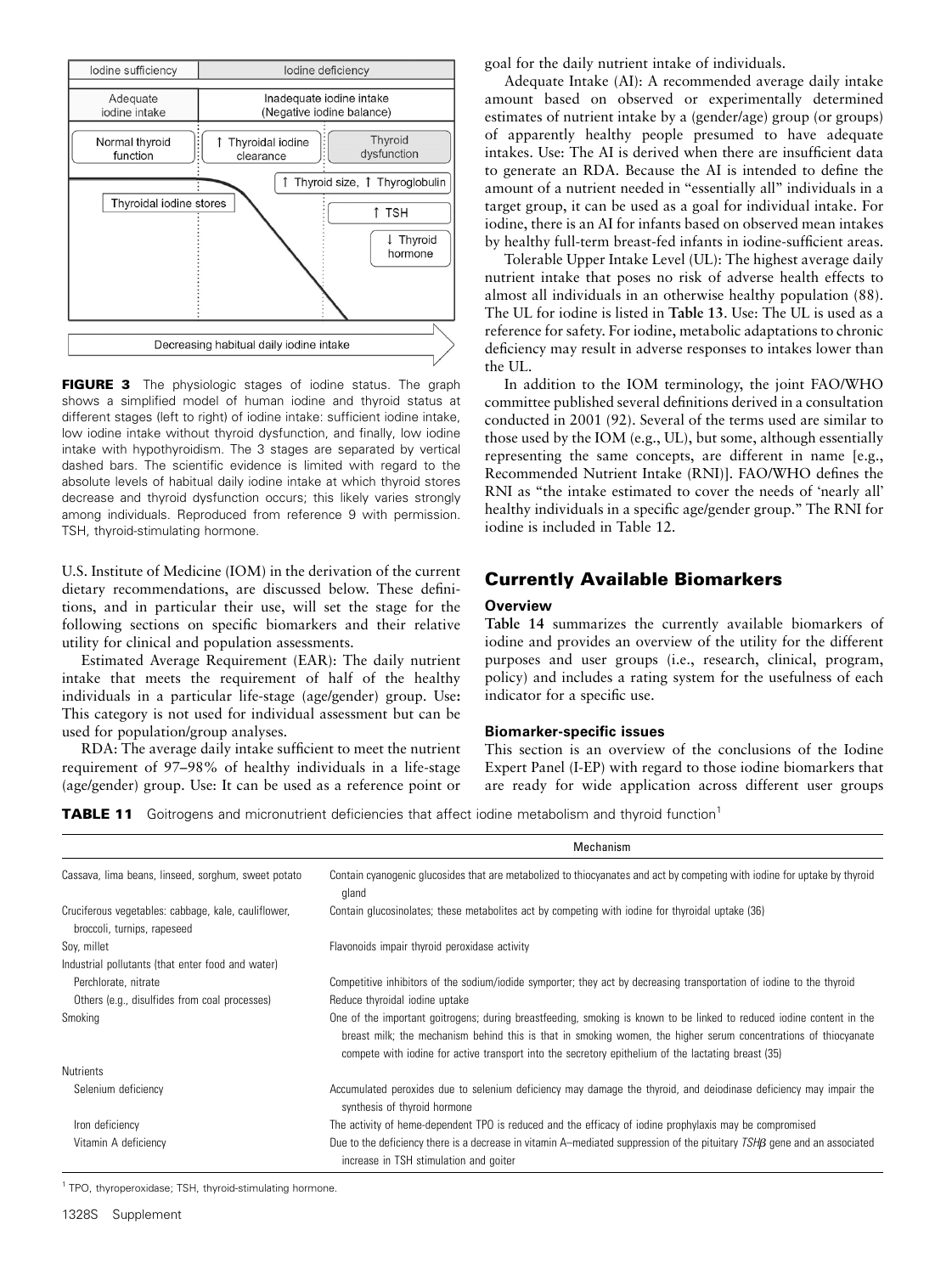**TABLE 12** Recommendations for iodine intake by age or population group<sup>1</sup>

|                    | Institute of Medicine |             | WH <sub>0</sub>  |           |
|--------------------|-----------------------|-------------|------------------|-----------|
| Life-stage group   | EAR                   | AI or RDA   | Life-stage group | RNI       |
|                    | $\mu$ g/d             | $\mu$ g/d   |                  | $\mu$ g/d |
| Infants $0-12$ mo  |                       | $110 - 130$ | Children 0-5 y   | 90        |
| Children 1-8 y     | 65                    | 90          | Children 6-12 y  | 120       |
| Children $9-13$ y  | 73                    | 120         | Adults $>12$ y   | 150       |
| Adults $\geq$ 14 y | 95                    | 150         |                  |           |
| Pregnancy          | 160                   | 220         | Pregnancy        | 250       |
| Lactation          | 200                   | 290         | Lactation        | 250       |

<sup>1</sup> Data from references 31 and 64. Al, Adequate Intake; EAR, Estimated Average Requirement; RNI, Recommended Nutrient Intake.

targeted by the Biomarkers of Nutrition for Development (BOND) program. For each of the priority biomarkers selected, the I-EP provided responses to a specific set of issues derived from an outline developed by the BOND Secretariat. This approach was used by each of the nutrient-specific BOND expert panels. The outline can be found in Supplemental Table 1 and on Tier 1 of the BOND Web site (93). The aim of this approach was to

- provide a common format for the work of all BOND nutrient expert panels, and
- address core issues that might be important to the range of user groups to be served by the BOND.

On the basis of the evaluation system presented in Table 14, the I-EP selected the following priority biomarkers for in-depth evaluation in this review:

- urinary iodine concentration (UIC);
- $\bullet$  TSH;
- thyroglobulin;
- T4 and triiodothyronine (T3); and
- goiter.

The characteristics and technical considerations for each of these biomarkers are listed in Supplemental Table 2. The following sections provide some general information about these biomarkers as well as some additional considerations with regard to specific exposure-related aspects of iodine assessment.

In addition to the consideration of the priority biomarkers, the I-EP concluded that a summary of issues pertaining to iodine exposure methodologies was an essential precursor to the discussion of iodine nutrition. Consequently, the following

TABLE 13 Tolerable Upper Intake Level for iodine<sup>1</sup>

| Life-stage group             | European<br><b>Commission/Scientific</b><br><b>Committee on Food</b> | Institute of<br>Medicine |
|------------------------------|----------------------------------------------------------------------|--------------------------|
|                              | $\mu$ g/d                                                            | $\mu$ g/d                |
| $1 - 3y$                     | 200                                                                  | 200                      |
| $4-6y$                       | 250                                                                  | 300                      |
| $7 - 10y$                    | 300                                                                  | 600                      |
| $11 - 14$ y                  | 450                                                                  | 900                      |
| $15 - 17$ y                  | 500                                                                  |                          |
| Adult                        | 600                                                                  | 1100                     |
| Pregnant and lactating women | 600                                                                  | 1100                     |
|                              |                                                                      |                          |

<sup>1</sup> Data from references 31 and 91.

|                                                                                     |               |          |            |            |               | Usefulness assessment <sup>2</sup> |            |               |            |            |            |            |
|-------------------------------------------------------------------------------------|---------------|----------|------------|------------|---------------|------------------------------------|------------|---------------|------------|------------|------------|------------|
|                                                                                     |               | Exposure |            |            | <b>Status</b> |                                    |            | Function      |            |            | Effect     |            |
| Biomarker                                                                           | Research      | Clinical | Program    | Research   | Clinical      | Program                            | Research   | Clinical      | Program    | Research   | Clinical   | Program    |
| Salt iodine content (table or cooking)                                              | $^\ddag$      |          | $\ddagger$ |            |               |                                    |            |               |            |            |            |            |
| Dietary assessment                                                                  | $\ddagger$    |          |            |            |               |                                    |            |               |            |            |            |            |
| Urinary iodine                                                                      | $\ddagger$    |          | $\ddagger$ | ⇟          |               | $\ddagger$                         |            |               |            |            |            |            |
| <b>HSL</b>                                                                          |               |          |            | $\ddagger$ | $^\ddag$      |                                    | $\ddagger$ | ‡             |            |            |            |            |
| Thyroglobulin                                                                       | $^\mathrm{+}$ |          |            | $\ddagger$ | ‡             |                                    | $\ddagger$ | $^\mathrm{+}$ |            |            |            |            |
| 13/14                                                                               |               |          |            |            |               |                                    | $^{+}$     |               |            |            |            |            |
| Goiter                                                                              |               |          |            |            |               |                                    | $\ddagger$ | $\ddagger$    | $\ddagger$ | $\ddagger$ | $\ddagger$ | $\ddagger$ |
| <sup>1</sup> T3, triiodothyronine; T4, thyroxine; TSH, thyroid-stimulating hormone. |               |          |            |            |               |                                    |            |               |            |            |            |            |

TABLE 14 Overview of currently available biomarkers for the assessment of iodine nutrition1

**TABLE 14** Overview of currently available biomarkers for the assessment of iodine nutrition<sup>1</sup>

The usefulness assessment uses the following grading system: 0, not useful for the specific purpose; +, useful to some extent and in certain population groups but either not commonly used or has important disadvantages (e. <sup>2</sup> The usefulness assessment uses the following grading system; 0, mot useful for the specific purpose; +, useful to some extent and in certain population groups but either not commonly used or has important disadvantages ralues); ++, useful in certain population groups, often used with some limitations (e.g., lack of specificity or sensitivity); +++, useful, often used in relevant population groups; no or only minor limitations values); ++, useful in certain population groups, often used with some limitations (e.g., lack of specificity or sensitivity); +++, useful, often used in relevant population groups; no or only minor limitations.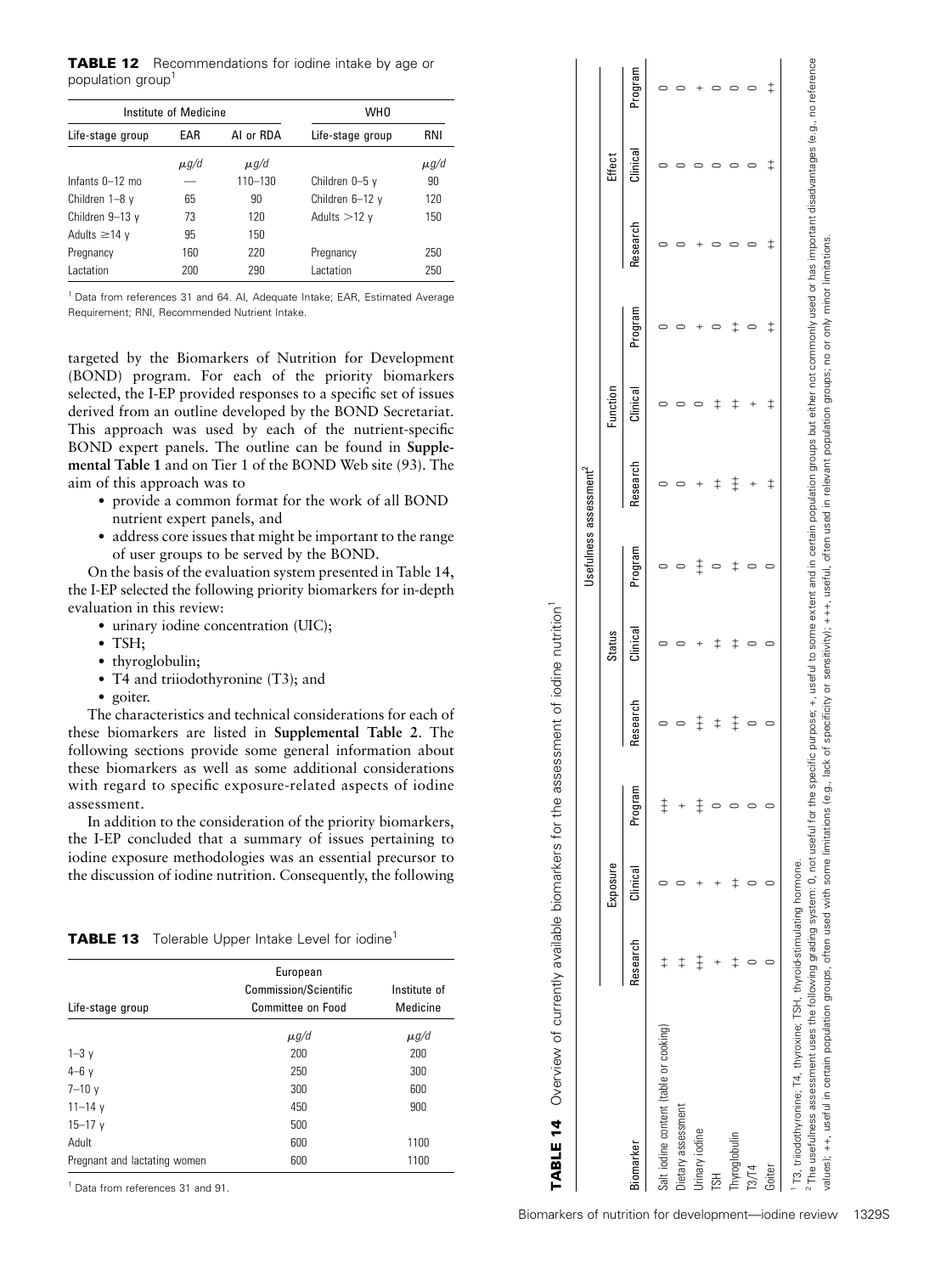sections provide overviews of several issues pertaining to iodine exposure including household coverage of (adequately) iodized salt and dietary assessment of iodine intake. As opposed to the presentation of the priority biomarkers found in Supplemental Table 2, the discussion of exposure is presented in text because neither household surveillance nor dietary assessment are biomarkers per se but rather proxies and thus answer a slightly different set of questions.

# Household coverage of (adequately) iodized salt

Iodine in salt used in households. The importance of salt iodization was codified in 1994 by the Joint UNICEF/WHO Committee on Health Policy (94), which outlined policy for salt iodization intended for all types of salt destined for human and animal consumption, including salt used in the food industry. Momentum for universal salt iodization programs grew substantially throughout the 1990s, and by 2007 salt iodization strategies had been enacted in at least 120 countries (95). Rapid and inexpensive field kits that visibly detect iodine in salt have been widely used to measure the presence of iodized salt in households throughout the world. This has helped to document the progress of universal salt iodization strategies.

Measuring the iodine concentration in household salt. Household iodized salt coverage is the most feasible process indicator for assessing the reach of salt iodization strategies across countries and is commonly used as the key indicator of progress of salt iodization strategies over time. Figure 4 shows the global map with percentages of household consuming iodized salt. The success of delivering iodized salt to households is assessed either by the proportion of households using salt with any iodine concentration or, preferably, those using adequately iodized salt, i.e., salt containing at least 15 mg/kg of iodine. According to the WHO, the salt iodine content should be in the range of 15 to 40 mg/kg; however, in large national surveys the

upper end of this range is rarely applied for practical reasons. The accepted standard threshold defining a successful iodization program is coverage of  $\geq$ 90% of households using adequately iodized salt (64).

To generate data on the adequacy of iodine in salt, it is necessary to use quantitative tools. An additional benefit derived from quantitative data on the iodine content in household salt is the ability to generate a distribution curve of the iodine content in household salt to compare the relative value of different iodine cutoff points (66). Moreover, because neither the coverage nor the median iodine value gives an indication of the existence or extent of excessively iodized salt in the households, the distribution curve provides important additional information in this regard.

Quantitative vs. qualitative measurements at the household level. Ideally, national iodine strategy planning, surveillance, and decision making rely on quantitative data on salt iodine contents. Quantitative data also facilitate accurate tracking of the progress of the salt iodine content as well as coverage of adequately iodized household salt over time. Currently, rapid test kits are the most prominent tool used in national surveys to estimate the proportion of households using iodized salt. By implication, this estimate also provides the proportion of households not using iodized salt, which can provide useful information for planning corrective action. There are, however, certain limitations to the use of rapid test kits (F. van der Haar, R. Houston, A. Timmer, K. Codling, J. Gorstein, unpublished results, 2009) (66). Paramount among these is an inability to accurately identify salt iodized at <15 mg/kg of iodine, and in particular salt containing <10 mg/kg of iodine. In addition, the rapid test kits cannot identify overiodized salt at concentrations that may exceed 80–100 mg/kg (see ''Household coverage of iodized salt'' section). In light of these limitations, the use of the rapid test kits should be viewed as more of a qualitative test rather than a semiquantitative or even quantitative test.



FIGURE 4 Percentage of households consuming iodized salt. With exception of New Zealand, this indicator is not formally measured in industrialized nations. However, examples of effective iodized salt regulation in the Western world include Austria, Czech Republic, Belgium, Canada, Denmark, The Netherlands, and Switzerland. Adapted from reference 72 with permission.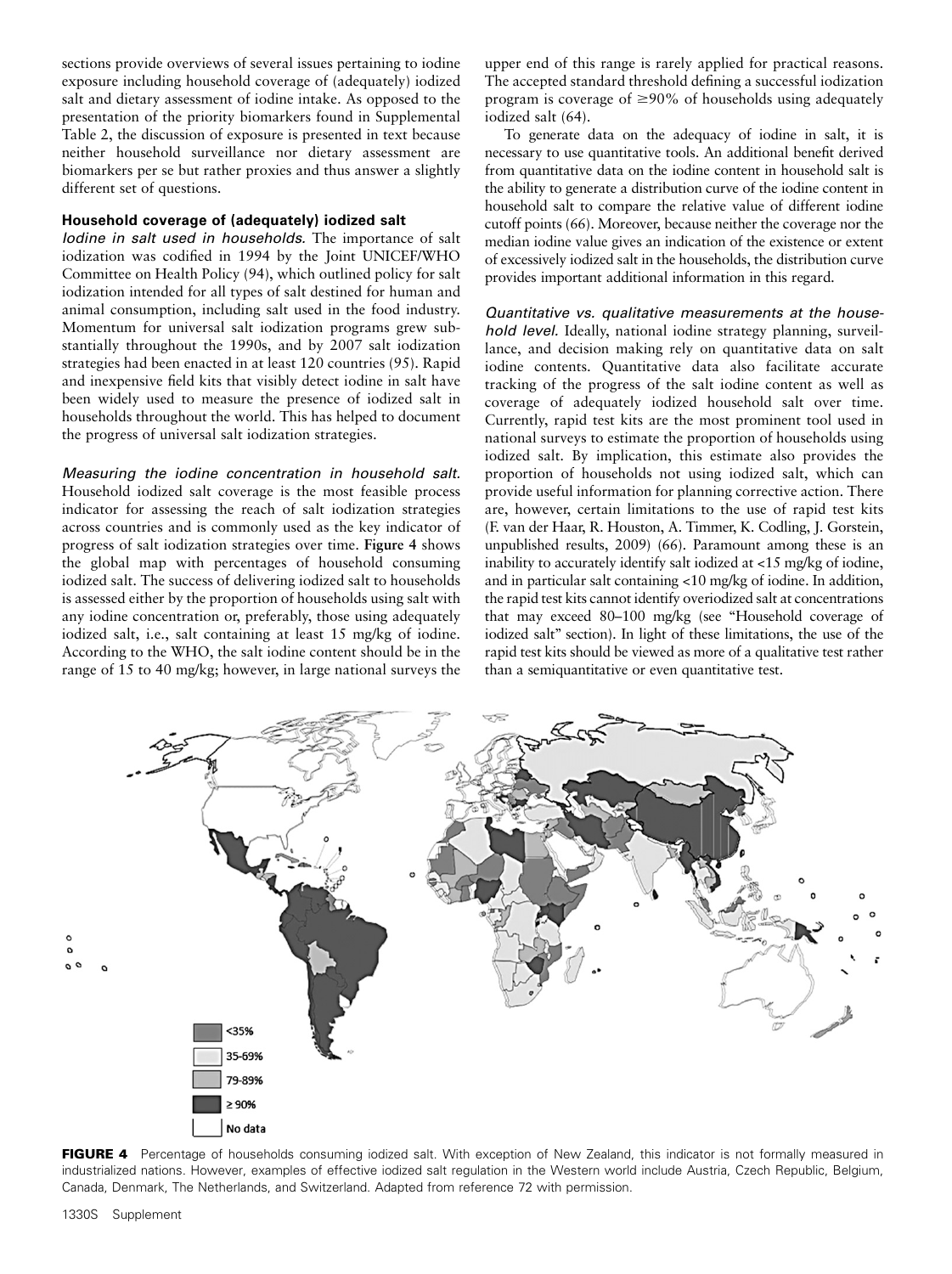Sampling salt at the household level. The analytical method used for measuring salt iodine content determines the amount of salt sample required. For quantitative analysis by means of the titration or equivalent method, at least 10 g (2 teaspoons) are required. Using <10 g of salt for the titration analysis may lead to dubious results, particularly in the case of coarse salt and salt containing impurities. For repeat or duplicate analyses, at least 20 g of salt is required.

In many demographic and health surveys, multiple indicator cluster surveys, or similar population surveys, household salt iodine content is analyzed by using rapid test kits. However, in some recent large-scale surveys [e.g., the 2010 Tanzania Demographic and Health Survey (96)], household salt was sampled and brought to a central laboratory for quantitative measurements of iodine content. In terms of statistical sampling methods, the probability proportional to population size, a cluster sampling method, has been reliably applied to household salt sampling as part of national or subnational surveys in communities or in schools. Other sampling methods, such as a representative sample weighted for population density in different geographical areas, will also work (97).

Analytical capacity. As outlined in the "Quantitative vs. qualitative measurements at the household level'' section, accurate and reliable quantitative analysis of salt iodine content (i.e., by means of the titration method) requires suitably equipped public or private laboratories. Many countries have central as well as regional analytical laboratories for this purpose. As is further elaborated in the ''Household coverage of iodized salt'' section, it is critical that the laboratory or the network of laboratories provides reliable data from continuous quality assessments of the results obtained with their salt iodine measurements.

Relation between coverage of iodized salt and iodine deficiency and IDD. The coverage of households with (adequately) iodized salt is a population indicator reflecting the iodine intake above the customary iodine consumption from common foods and water. In countries where the salt iodization regulation also mandates the iodization of salt used in the food industry, any foods manufactured with iodized salt also add to the dietary iodine supply. This situation is especially relevant for assessments in wealthier households and in urban areas in developing countries.

UIC is the prime indicator of iodine status in a population and is used in conjunction with analyses reflecting salt iodization to assess the nature, timeliness, and extent of the relation of household coverage with the population's iodine status. It has been well documented that when iodized salt is introduced in the markets, the distribution of UIC levels in initially deficient populations rapidly shifts to the right (98). Irrespective of whether the coverage of households is expressed as any iodized salt or as adequately iodized salt, the nature of the response in a population's UIC distribution to increases in household coverage is consistent over time and with the salt iodine intake. Several factors influence the pace by which salt iodization programs influence household/population iodine status (Table 15).

# Dietary assessment of iodine intake

Variability of iodine intake. Although assessment of salt iodization (104–106) can serve as a useful proxy for iodine exposure under defined circumstances and despite its relative ease of implementation [see ''Household coverage of (adequately) iodized salt" section], the quantification of iodine content in table salt may not be sufficient in assessing iodine exposure in certain contexts. In part, this challenge is due to settings where there is a shift to consumption of fewer homeprepared foods. Such shifts will necessitate a greater need to assess overall dietary iodine intake.

As summarized in Table 1, the natural iodine content of food sources differs considerably, which contributes to the fluctuations in daily iodine intake of individuals (107,108). The iodine exposure scenarios vary greatly due to not only differences in inherent content of food (3,19,23,109,110) but also to factors such as seasonality of food intake patterns (20,110), sources, and iodine content of milk (23,110). Food processing is another critical factor affecting iodine exposure (e.g., choice of processed food made with iodized salt, discretionary use of iodized salt in cooking or at the table).

Methods used to assess dietary iodine intake. The goal of dietary iodine assessment is to quantify the relative contribution of habitual intake from iodine-containing foods in terms of amounts and frequency (111,112). The primary tools to accomplish this include FFQs (105,113,114), food diaries or 24-h recalls (115), or weighted food records (5). The relative strengths and weaknesses of the dietary assessment methods and other biomarkers identified by the I-EP are listed in Table 16. As is true across the field of dietary assessment, the assessment tools used to measure iodine exposure are imprecise (104–106).

Food composition tables. All dietary assessment methods require accurate information on the iodine content of foods. A number of constraints exist that impinge on the accurate analysis and documentation of iodine content of foods, including the following:

- Methodologies: The most reliable method for measuring the iodine content of food is inductively coupled plasma MS (3). The major limitation to this method is that it is only available to a relatively limited number of laboratories worldwide.
- The quality of food iodine content data found in food composition tables is contingent on
	- $\circ$  the method used to assess the iodine content (i.e., is it up-to-date and valid and reliable?);
	- <sup>s</sup> whether the natural variability in iodine content was taken into account;
	- o whether the source and nature of salt used in processed foods included in composition tables were accounted for in the analyses (i.e., tables generally contain information on the salt content of foods but rarely specify if the salt is iodized or not; commercial producers often fail to declare this information); and
	- o the generalizability of certain databases (processed food even from the same manufacturer or the same brand often contains different amounts/types of salt in different settings/countries, limiting the generalizability of certain databases).

TABLE 15 Factors affecting implementation of salt iodization programs<sup>1</sup>

- $\bullet$  Household wealth level (66,99)
- Residential area and mother's education (100)
- $\bullet$  Quality assurance efforts during the commercial iodization of edible salt, as reflected by the salt iodine content in households

<sup>1</sup> It has been shown that quality assurance efforts have a strong relation to urinary iodine concentrations, particularly in countries in which the salt used in households is the major or sole additional source of iodine consumption (101–103).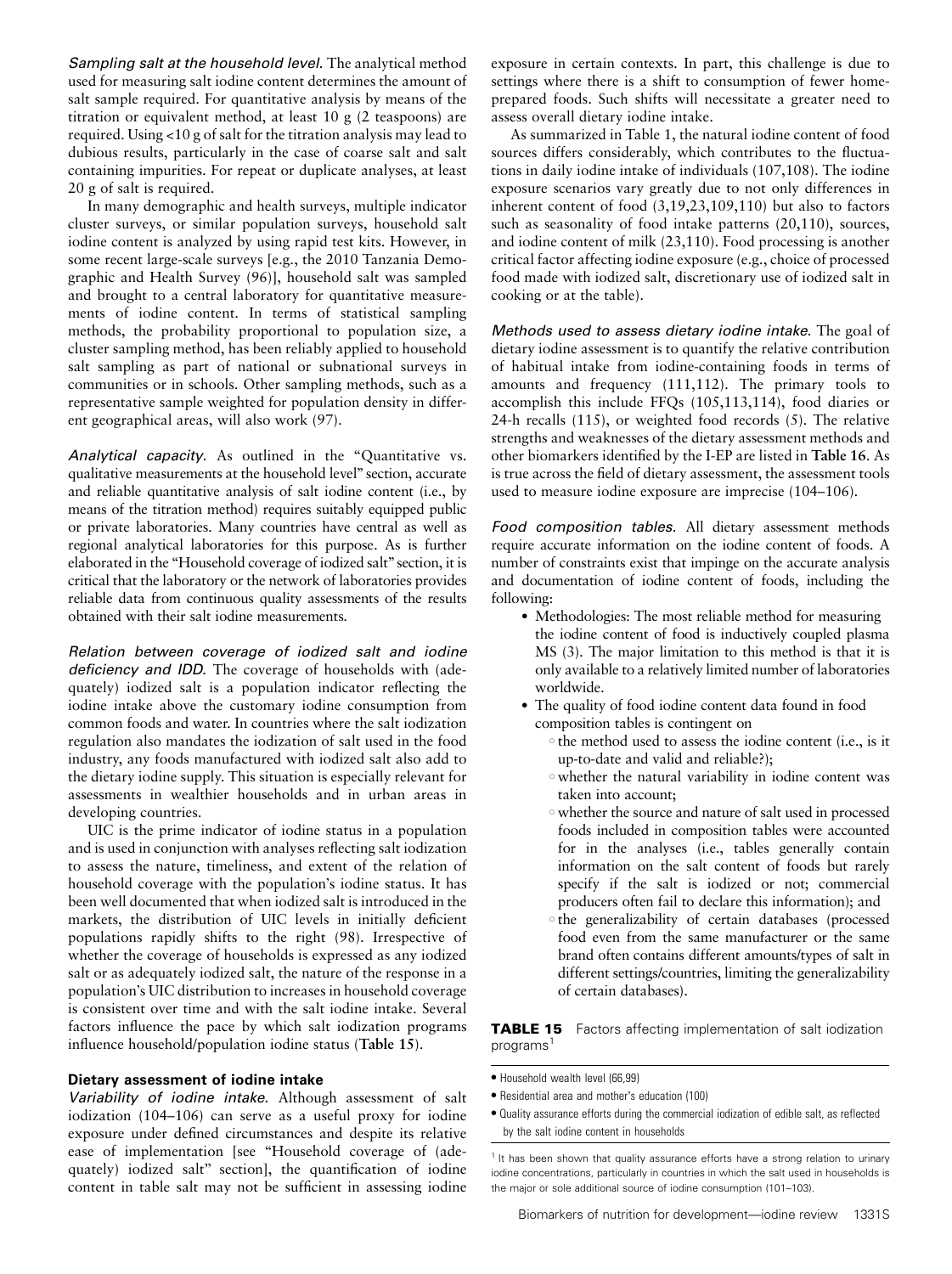| Biomarker           | Usefulness for the purpose                                                                                                                                                                                                                                                                                                                                                                                                                                                                                                                                                                                                                                                                                                                                                                                         | Advantages                                                                                                                                                                                                                                                                                                                                                                                                                                          | Disadvantages                                                                                                                                                                                                                                                                                                                                                                                                                                                                                                                                                                                                                                                                                                                                                                                                                                                                                                                                                                                                                                                                                                                                                                                                                                                                                                                                                                                                                                              | Analytical considerations                                                                                                                                                                                                                                                                                                                                                                                                                                                                                                                             |
|---------------------|--------------------------------------------------------------------------------------------------------------------------------------------------------------------------------------------------------------------------------------------------------------------------------------------------------------------------------------------------------------------------------------------------------------------------------------------------------------------------------------------------------------------------------------------------------------------------------------------------------------------------------------------------------------------------------------------------------------------------------------------------------------------------------------------------------------------|-----------------------------------------------------------------------------------------------------------------------------------------------------------------------------------------------------------------------------------------------------------------------------------------------------------------------------------------------------------------------------------------------------------------------------------------------------|------------------------------------------------------------------------------------------------------------------------------------------------------------------------------------------------------------------------------------------------------------------------------------------------------------------------------------------------------------------------------------------------------------------------------------------------------------------------------------------------------------------------------------------------------------------------------------------------------------------------------------------------------------------------------------------------------------------------------------------------------------------------------------------------------------------------------------------------------------------------------------------------------------------------------------------------------------------------------------------------------------------------------------------------------------------------------------------------------------------------------------------------------------------------------------------------------------------------------------------------------------------------------------------------------------------------------------------------------------------------------------------------------------------------------------------------------------|-------------------------------------------------------------------------------------------------------------------------------------------------------------------------------------------------------------------------------------------------------------------------------------------------------------------------------------------------------------------------------------------------------------------------------------------------------------------------------------------------------------------------------------------------------|
| Salt iodine content | Is a good proxy for exposure in contexts of low iodine intakes<br>from other sources.                                                                                                                                                                                                                                                                                                                                                                                                                                                                                                                                                                                                                                                                                                                              | results (RTK). If a quantitative method is used, results<br>advantages in dietary iodine monitoring in that it is<br>noninvasive, inexpensive, and provides immediate visible<br>provide information on the various magnitudes of exposure.<br>Has clear                                                                                                                                                                                            | contribute large amounts of ingested iodine, and iodine<br>RTKs are qualitative not quantitative; they can detect the<br>iodized will test positive but will not deliver the appropriate<br>sources of iodine (e.g., iodine-rich groundwater) can<br>presence of iodine in a salt sample but cannot accurately<br>quantify the amount. Thus, salt that is not adequately<br>intakes may be excessive in a local population, but<br>amount of iodine to populations. In some areas, other<br>household iodized salt coverage data do not reflect this.                                                                                                                                                                                                                                                                                                                                                                                                                                                                                                                                                                                                                                                                                                                                                                                                                                                                                                      | The qualitative testing of household salt samples is usually<br>done with simple RTKs                                                                                                                                                                                                                                                                                                                                                                                                                                                                 |
|                     | Assesses the penetration and coverage of a population by iodized<br>salt. In low-resource settings, household coverage with iodized<br>salt may be the only affordable indicator of iodine nutrition in<br>a population.                                                                                                                                                                                                                                                                                                                                                                                                                                                                                                                                                                                           |                                                                                                                                                                                                                                                                                                                                                                                                                                                     | Although titration is accurate and requires only basic<br>some<br>training. Simpler alternatives, such as the WYD checker,<br>the I-Reader, or the iCheck, are accurate and less<br>equipment, it is time-consuming and requires<br>demanding.                                                                                                                                                                                                                                                                                                                                                                                                                                                                                                                                                                                                                                                                                                                                                                                                                                                                                                                                                                                                                                                                                                                                                                                                             | tometer, such as the WYD checker, I-Reader, or iCheck<br>An adequate iodine amount in household salt is defined as<br>device, to back up RTK results, but they are a little more<br>Titration is recommended for determination of iodine in salt<br>at points of the salt distribution system (import points,<br>salt containing 15-40 mg/kg of iodine, although often<br>An alternative to titration is to use a portable spectropho-<br>manufacturers) at which accurate results are required.<br>expensive than titration.<br>$>15$ mg/kg is used. |
| Dietary assessment  | shown for 24-h UIC collections. Research in small groups<br>For dietary assessment of iodine intake, the 3 major<br>instruments are the FFQ, food diaries, or 24-h food intake<br>recall and weighed food records. FFQs assess the<br>frequency and portion sizes of iodine-containing foods<br>and/or food groups consumed over a predefined time<br>frame, usually 1 y. The FFQ method captures iodine-rich<br>sources that are irregularly consumed and accounts, to<br>some extent, for day-to-day variation in the overall<br>consumption patterns. Food diaries or 24-h recalls<br>variation in dietary iodine intake, at least 10 repeated<br>assessment days and/or a large sample size is needed, as<br>measure short-term intakes. To capture the day-to-day<br>should use duplicate portion approaches. | such as processed foods is captured through this. Dietary<br>assessment methods do not accurately quantify the<br>"usual" iodine intake, but dietary data can be used to<br>identify the most important food sources of iodine. This<br>Provides a broader picture beyond the household salt iodine<br>content. In particular, intake of iodine from other sources<br>information is useful to design or adapt iodine interven-<br>tion strategies. | Time-consuming to collect data, because it is difficult to<br>identify all other potential sources of iodine. There are<br>only a few food composition databases containing<br>information on iodine-rich foods; additionally, due to<br>wide variations in iodine content in the same food grown<br>need to be reanalyzed. Although an FFQ may include<br>questions on discretionary salt added at the table or in<br>amount of iodized salt consumed. Therefore, the FFQ<br>method is not a reliable quantitative method for assessing<br>the total iodine intake. Dietary recall is often inaccurate<br>with regard to salt intake and generally underestimates<br>salt consumption. The lack of accuracy in measuring<br>MS. The quality of iodine data in food composition tables<br>composition databases generally contain information on<br>in different areas, iodine content of specific foods may<br>iodine intake from iodized salt is thus a major limitation of<br>dietary assessment. Food iodine content can be accurately<br>is often poor and depends on whether the food iodine<br>variability in iodine content is taken into account. Food<br>the salt content of foods, but they rarely specify if the salt<br>cooking, it is difficult to accurately quantify the total<br>analysis is up-to-date and to what extent natural<br>measured only by using advanced methods, such as ICP-<br>used in processed foods is iodized or not. | composition databases are available; analysis of iodine<br>content in food matrices may require sophisticated<br>most cases, no comprehensive and locally adapted food<br>methods, such as ICP-MS.<br>$\equiv$                                                                                                                                                                                                                                                                                                                                        |

(Continued)

1332S Supplement

TABLE 16 Relative strengths and weaknesses of iodine biomarkers<sup>1</sup>

TABLE 16 Relative strengths and weaknesses of iodine biomarkers<sup>1</sup>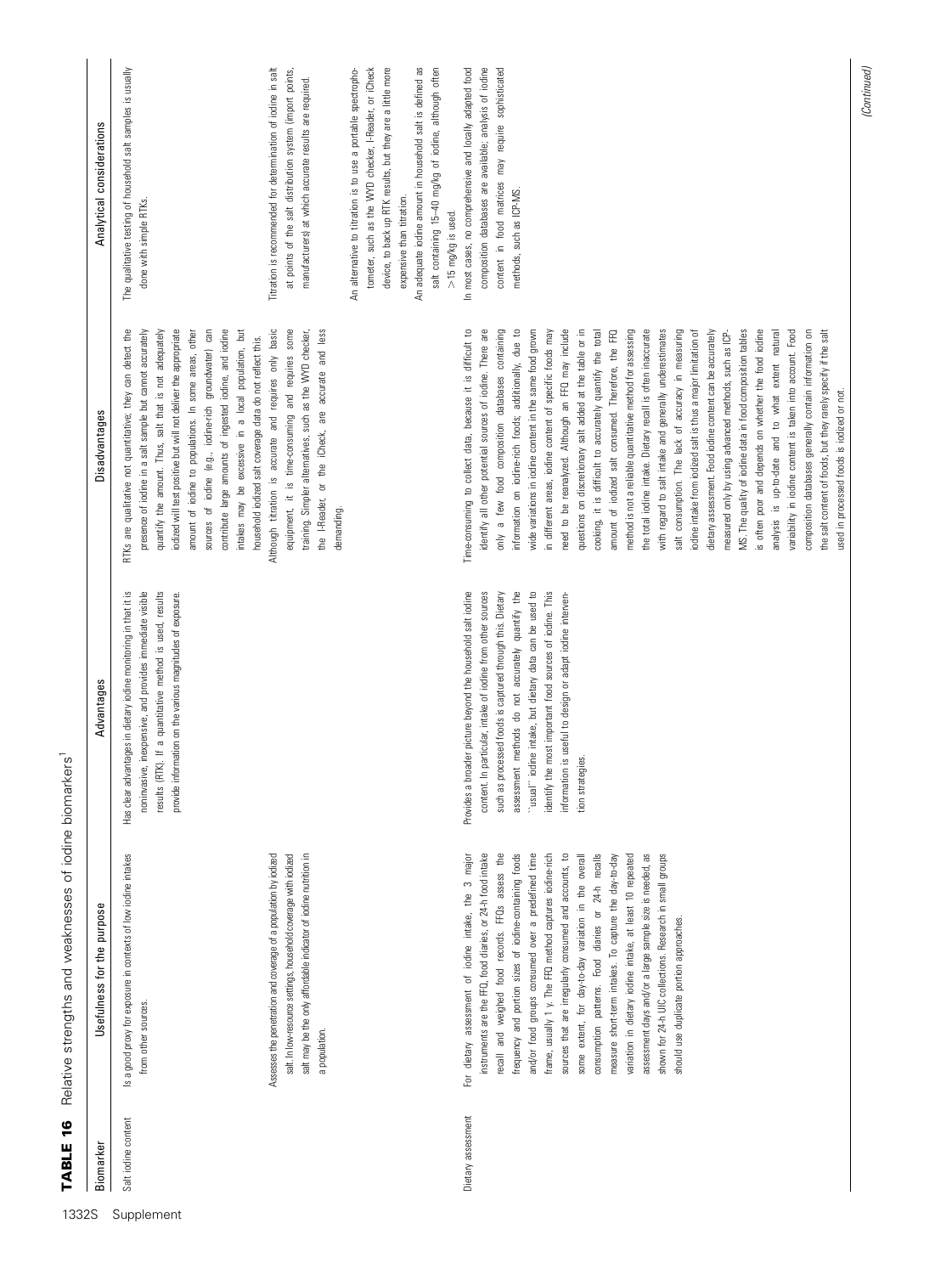| TABLE 16  | Continued                 |
|-----------|---------------------------|
| Rinmarker | Isefulness for the numose |

| Biomarker     | Usefulness for the purpose                                                                                                                                                                                                                                                                                                                                                                                                                                                             | Advantages                                                                                                                                                                                                                                                                                                                                                                                                                                                                       | Disadvantages                                                                                                                                                                                                                                                                                                                                                                                                                                                                                                                                                                                                                                                                                                                                                                                | Analytical considerations                                                                                                                                                                                                                                                                                                                                                                                                                                                                                                                                                                                                                             |
|---------------|----------------------------------------------------------------------------------------------------------------------------------------------------------------------------------------------------------------------------------------------------------------------------------------------------------------------------------------------------------------------------------------------------------------------------------------------------------------------------------------|----------------------------------------------------------------------------------------------------------------------------------------------------------------------------------------------------------------------------------------------------------------------------------------------------------------------------------------------------------------------------------------------------------------------------------------------------------------------------------|----------------------------------------------------------------------------------------------------------------------------------------------------------------------------------------------------------------------------------------------------------------------------------------------------------------------------------------------------------------------------------------------------------------------------------------------------------------------------------------------------------------------------------------------------------------------------------------------------------------------------------------------------------------------------------------------------------------------------------------------------------------------------------------------|-------------------------------------------------------------------------------------------------------------------------------------------------------------------------------------------------------------------------------------------------------------------------------------------------------------------------------------------------------------------------------------------------------------------------------------------------------------------------------------------------------------------------------------------------------------------------------------------------------------------------------------------------------|
| $\equiv$      | concentration (UIC; µg/L), or in relation to creatinine<br>Because >90% of dietary iodine eventually appears in the<br>excretion (µ.g iodine/g creatinine). But these are not<br>urine, UI is an excellent indicator of recent iodine intake.<br>UI can be expressed as a 24-h excretion (µ.g/d), as<br>interchangeable.                                                                                                                                                               | neonates and infants). For populations, because it is<br>impractical to collect 24-h samples in field studies, UI can<br>sample of the target group. Variations in hydration<br>between individuals generally even out in a large number<br>Relatively easy to collect in most population groups (except<br>of samples, so that the median UI in spot samples<br>be measured in spot urine specimens from a represen-<br>correlates well with that from 24-h samples.<br>tative: | Needs sufficiently large sample size to even out inter- and<br>all population groups: widely accepted cutoffs exist for<br>school-aged children, pregnant and lactating women, and<br>information on thyroid function, but a low value suggests<br>a population is at higher risk of developing thyroid<br>intraindividual variations. Thresholds not established for<br>not necessarily be representative of other groups in the<br>infants (not neonates). Even with apparently similar<br>same population. The median UI does not provide direct<br>disorders. UI in schoolchildren may not adequately<br>characterize the risk of iodine deficiency among pregnant<br>exposure, the results of UI assessment in 1 subgroup may<br>women, the main target group for iodine interventions. | Relatively simple, important to avoid contamination. Requires<br>laboratory equipment and trained technicians. Spot urine<br>samples are most widely used; requires relatively large<br>populations due to inter- and intraindividual variation.                                                                                                                                                                                                                                                                                                                                                                                                      |
| <b>HSL</b>    | roidism; for other population groups, mean TSH values do<br>not reliably discriminate between iodine-deficient and<br>iodine-sufficient populations. Because TSH is determined<br>mainly by the concentrations of circulating thyroid<br>hormone, which in turn reflect iodine intake, TSH can<br>Mainly for newborn screening to detect congenital hypothy-<br>be used as an indicator of iodine nutrition.                                                                           | practice in most industrialized countries. The results have<br>been used to assess the risk of iodine deficiency in the<br>TSH is a sensitive indicator of iodine status in the newborn<br>period. Neonatal TSH screening is an existing universal<br>mothers when they were pregnant.                                                                                                                                                                                           | remain within the normal range. TSH is therefore a<br>relatively insensitive indicator of iodine nutrition in<br>å<br>slightly increased by iodine deficiency, the values often<br>In older children and adults, although serum TSH may<br>school-aged children and adults.                                                                                                                                                                                                                                                                                                                                                                                                                                                                                                                  | Relatively sophisticated equipment required to quantitatively<br>measure TSH. Can be measured from a DBS.                                                                                                                                                                                                                                                                                                                                                                                                                                                                                                                                             |
| Thyroglobulin | thyroglobulin increases due to greater thyroid cell mass<br>In areas of iodine deficiency and endemic goiter, serum<br>and TSH stimulation.                                                                                                                                                                                                                                                                                                                                            | Serum thyroglobulin is well correlated with the severity of<br>examining the potential of thyroglobulin as an indicator of<br>response to iodized oil and potassium iodide have shown<br>deficiency as measured by UI. Intervention studies<br>that thyroglobulin falls rapidly with iodine repletion and<br>that thyroglobulin is a more sensitive indicator of iodine<br>repletion than TSH or T4.<br>iodine                                                                   | The need for concurrent measurement of antithyroglobulin<br>are precipitated by iodine prophylaxis. A limitation is large<br>interassay variability and poor reproducibility, even with the<br>bulin antibodies are in iodine deficiency, or whether they<br>antibodies to avoid potential underestimation of thyroglob-<br>ulin is uncertain; it is unclear how prevalent antithyroglo-<br>use of standardization. There are no cutoffs for thyroglob-<br>ulin to distinguish severity of iodine deficiency.                                                                                                                                                                                                                                                                                | A new assay for thyroglobulin has been developed for DBSs<br>taken by a finger prick, simplifying collection and<br>transport. An international reference range and a refer-<br>ence standard for DBS-thyroglobulin in iodine- sufficient<br>schoolchildren (4-40 µg/L) is available.                                                                                                                                                                                                                                                                                                                                                                 |
| <b>ТЗ/Т4</b>  | In iodine-deficient populations, serum T3 increases or<br>remains unchanged, and serum T4 usually decreases.                                                                                                                                                                                                                                                                                                                                                                           | T3/T4 concentrations are a direct reflection of thyroid<br>function.                                                                                                                                                                                                                                                                                                                                                                                                             | Except in areas of severe iodine deficiency, thyroid hormone<br>and the overlap with iodine-sufficient populations is large<br>enough to make thyroid hormone concentrations an<br>concentrations are poor indicators of iodine status.<br>Changes in T3/T4 are often within the normal range,<br>insensitive measure of iodine nutrition.                                                                                                                                                                                                                                                                                                                                                                                                                                                   | Widely accepted population cutoffs are established.                                                                                                                                                                                                                                                                                                                                                                                                                                                                                                                                                                                                   |
| Goiter        | Two methods are available for measuring goiter: neck<br>assess goiter in field studies, children and adults are<br>both thumbs simultaneously. The normal thyroid should<br>Inspection and palpation for goiter is simple and quick. To<br>examined with the examiner sitting or standing directly in<br>front of the individual, palpating the base of the neck with<br>inspection and palpation and thyroid ultrasonography.<br>not be visible with the neck in the normal position. | portable equipment. Reference ranges for thyroid volume<br>Thyroid ultrasound is noninvasive, quickly done (2-3 min per<br>individual), and feasible even in remote areas using<br>by ultrasound are available for school-aged children.                                                                                                                                                                                                                                         | Tvol by ultrasound is preferable. Thyroid ultrasound is<br>somewhat subjective and requires judgment and experi-<br>Palpation of goiter in areas of mild iodine deficiency has poor<br>sensitivity and specificity; in such areas, measurement of<br>ence. Differences in technique can produce large inter-<br>observer errors in Tvol.                                                                                                                                                                                                                                                                                                                                                                                                                                                     | when the neck is in the normal position (i.e., the thyroid is<br>visible, grade 1 is a goiter that is palpable but not visible<br>not visibly enlarged), and grade 2 goiter is a thyroid that is<br>The WHO recommends that the total goiter rate be used to<br>define severity of iodine deficiency in populations by using<br>mild deficiency; 20.0-29.9%, moderate deficiency; and<br>>30%, severe deficiency. In the classification system of the<br>WHO, grade 0 is defined as a thyroid that is not palpable or<br>the following criteria: $<$ 5%, iodine sufficiency; $5.0-19.9\%$ ,<br>clearly visible when the neck is in a normal position. |

<sup>1</sup> DBS, dried blood spot; ICP-MS, inductively coupled plasma MS; RTK, rapid test kit; T3, triiodothyronine; T4, thyroxine; TSH, thyroid-stimulating hormone; Tvol, thyroid volume; UI, urinary iodine; UIC, urinary iodine co ' DBS, Grea spot; ICP-MS, inductively coupled plasma MS; RTK, rapid test kit; T3, trinodothyronine; T4, thγroid-stimulating hormone; Tvol, thγroid-volume; UI, urinary iodine concentration.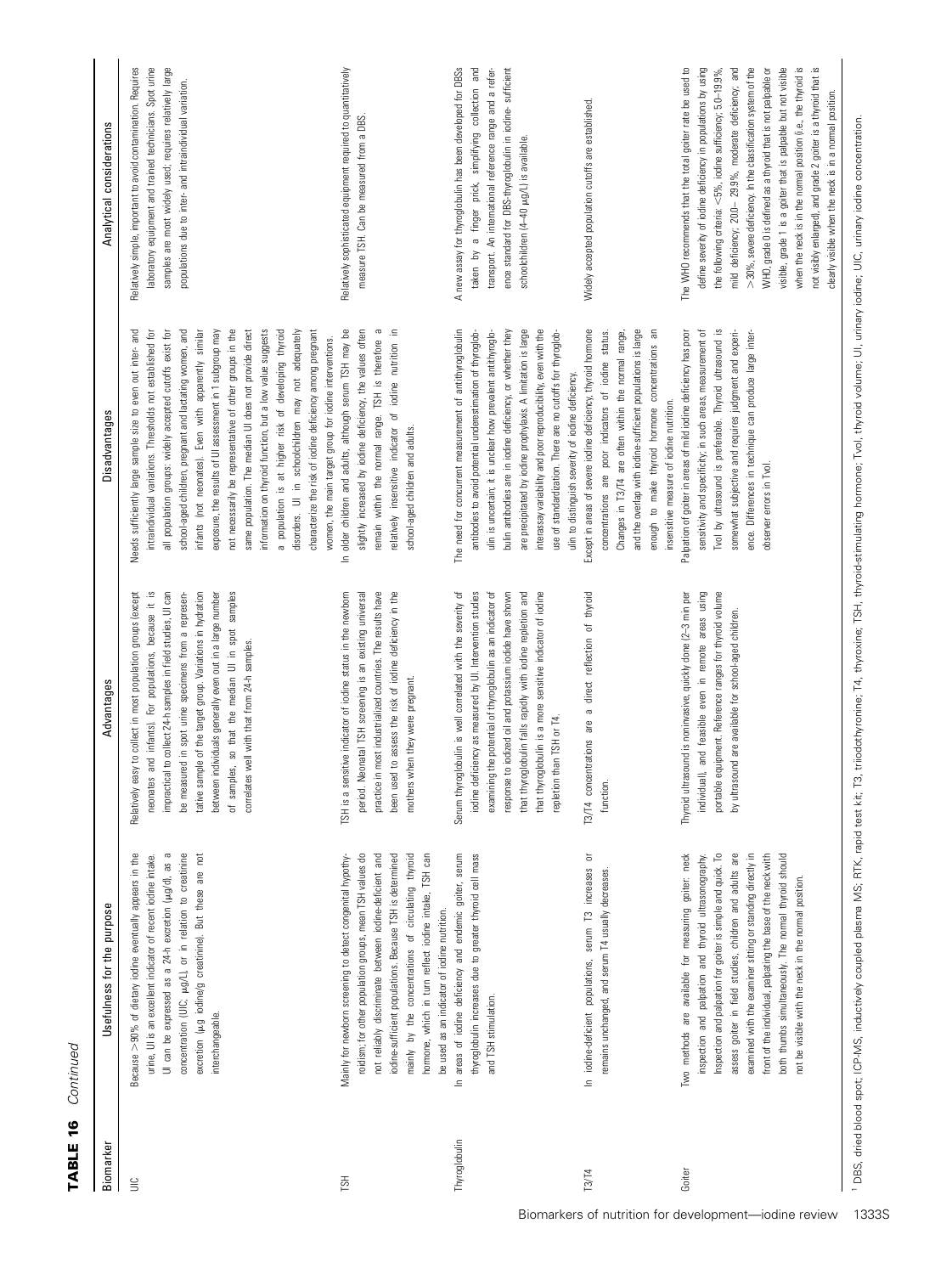In summary, dietary assessment of iodine intake to determine "usual" intakes is challenged by all of the factors above, as well as the large day-to-day variation in individual intake. That said, assessment of dietary data can be used to determine the primary sources of iodine, which can then be used to design or adapt iodine intervention strategies. In addition, simulation models can be used to anticipate the effects of changes in the food supply, precipitated by events such as iodine fortification, the impact of reduced salt intake as part of a public health intervention to prevent hypertension, and changes in food vehicles used for iodine fortification (14,116–118).

Estimating iodine intake in populations using UIC. The assessment of iodine intake at a population level was recently reviewed (9). The current consensus is that UIC is a reliable biomarker of recent iodine intake in populations at all amounts of chronic iodine intake. Some key characteristics of UIC include the following:

- For individuals in positive iodine balance, >90% of ingested iodine is excreted in the urine (35).
- Compared with dietary assessment or assessment of household salt consumption, UIC more accurately represents the total iodine intake from all dietary sources.
- Because the concentration of iodine in urine depends on the urine volume, daily iodine intake can be estimated from spot UIC by calculating the daily urinary iodine excretion from the creatinine concentration.

In an attempt to simplify the calculation of daily iodine intake, the IOM proposed the following equation (31):

> Iodine intake  $(\mu g \cdot L^{-1}) = UIC(\mu g \cdot L^{-1})/0.92$ .  $(0.0009 L \cdot h^{-1} \cdot kg^{-1} \cdot 24 h \cdot d^{-1}) \cdot weight(kg)$

With regard to this equation, it should be noted that

- $\bullet$  the value 0.92 refers to 92% bioavailability and 0.0009 L  $\cdot$  h<sup>-1</sup>  $\cdot$  kg<sup>-1</sup> refers to excreted urine volume based on studies in (pre-) adolescent girls;
- although body weight is poorly correlated with urine volume in adults, the factor of 0.0009 L  $\cdot$  h<sup>-1</sup>  $\cdot$  kg<sup>-1</sup> is accepted as a good approximation considering an average 24-h urine volume of 1.5 L/d in adults (119); and
- by using this equation, the estimated dietary intake for a population of women with a mean UIC of 120  $\mu$ g/L and an average body weight of 64 kg would be 180 µg/d (120).

The following sections briefly describe the iodine biomarkers identified by the I-EP as most suitable for broad use. Additional details on each may be found in Supplemental Table 2.

## UIC

As discussed above, UIC has been extensively used to assess iodine status of populations, most often through measurement in school-aged children. Because of high diurnal and interday variation in individuals, the use of UIC as a marker for assessing individual status is limited, particularly in the absence of accurate assessment of intake; these variations level out when used in large population samples (27).

UIC can be expressed in several different (and not interchangeable) formats, such as

- 24-h excretion  $(\mu g/d);$
- concentration  $(\mu g/L)$ ; or

 $\bullet$  in relation to creatinine excretion ( $\mu$ g iodine/g creatinine). UIC is usually measured in spot urine collections, which is advantageous in that it overcomes the challenges of 24-h urine collections particularly in field settings. In otherwise healthy, well-nourished adults, daily creatinine excretion is fairly constant at  $\sim$ 1 g, so expressing the UIC from spot samples in adults as mg iodine/g creatinine represents a reasonable approximation of a 24-h collection. One important caveat is that it may not work in individuals with protein/calorie malnutrition because the daily creatinine would be more variable and often lower than normal ranges, thereby resulting in increased variability and decreased precision of UIC assessments (64). Overall, the current practice is to report UIC as a concentration  $(\mu g/L)$ , expressed as the median, from spot samples in the target population.

# TSH

TSH is secreted by the anterior pituitary gland and regulates thyroid hormone synthesis and secretion. TSH is the principal screening test for thyroid dysfunction. Serum TSH concentrations are increased when thyroid hormone concentrations are low (hypothyroidism) and decreased when thyroid hormone concentrations are high (hyperthyroidism or thyrotoxicosis).

# T4 and T3

T4 and T3 are the hormones secreted by the thyroid gland. T3 is the active hormone; T4 is converted to T3 in peripheral tissues by deiodinases, which remove an outer ring iodine from the T4 molecule. More than 99% of the T4 and T3 circulating in the blood is bound to proteins. However, it is only the small amount of free (unbound) thyroid hormone that is bioactive. Total thyroid hormone concentrations can be easily measured. Free T4 and T3 concentrations are present in the blood at such low amounts that they cannot be readily measured. However, the amount of free T4 and T3 in the blood can be estimated on the basis of total thyroid hormone concentrations and measures of thyroid hormone binding. As thyroid function diminishes, serum TSH concentrations begin to increase. The presentation with elevated TSH concentrations and normal T4 and T3 concentrations is termed subclinical hypothyroidism. As hypothyroidism progresses, serum T4 concentrations decrease, and the combination of elevated TSH and low T4 concentrations is termed overt hypothyroidism. Serum total and free T3 concentrations may not decrease until disease is far advanced, because increased TSH concentrations stimulate T3 release from the thyroid.

## Thyroglobulin

Thyroglobulin is the scaffold protein within which T3 and T4 are synthesized, and small amounts may be secreted into the blood along with T4 and T3 secretion. Clinically, serum thyroglobulin is used most frequently as a tumor marker for differentiated thyroid carcinoma. A recent development in the measurement of thyroglobulin is the application of dried blood spot (DBS) technology to categorize iodine status of populations of school-aged children (64,121)

## Goiter

Traditionally, the diagnosis of goiter is made when palpationrevealed thyroid lobes are bigger than the terminal phalanx of the patient's thumbs. A grading system (grades  $0, 1$ , and  $2$ ) is now recommended (64). Thyroid palpation in areas of mild IDD lacks specificity and sensitivity, necessitating the use of ultrasound to improve diagnostic precision. The advent of improved (both in terms of portability and resolution) instrumentation has facilitated the use of ultrasound even in remote and resourcelimited areas. In experienced hands, this new technology allows a rapid and accurate analysis. The major drawback of this approach is expense, the need for experienced/well-trained technicians, and a high-level of inter-rater variability in its application and interpretation (9).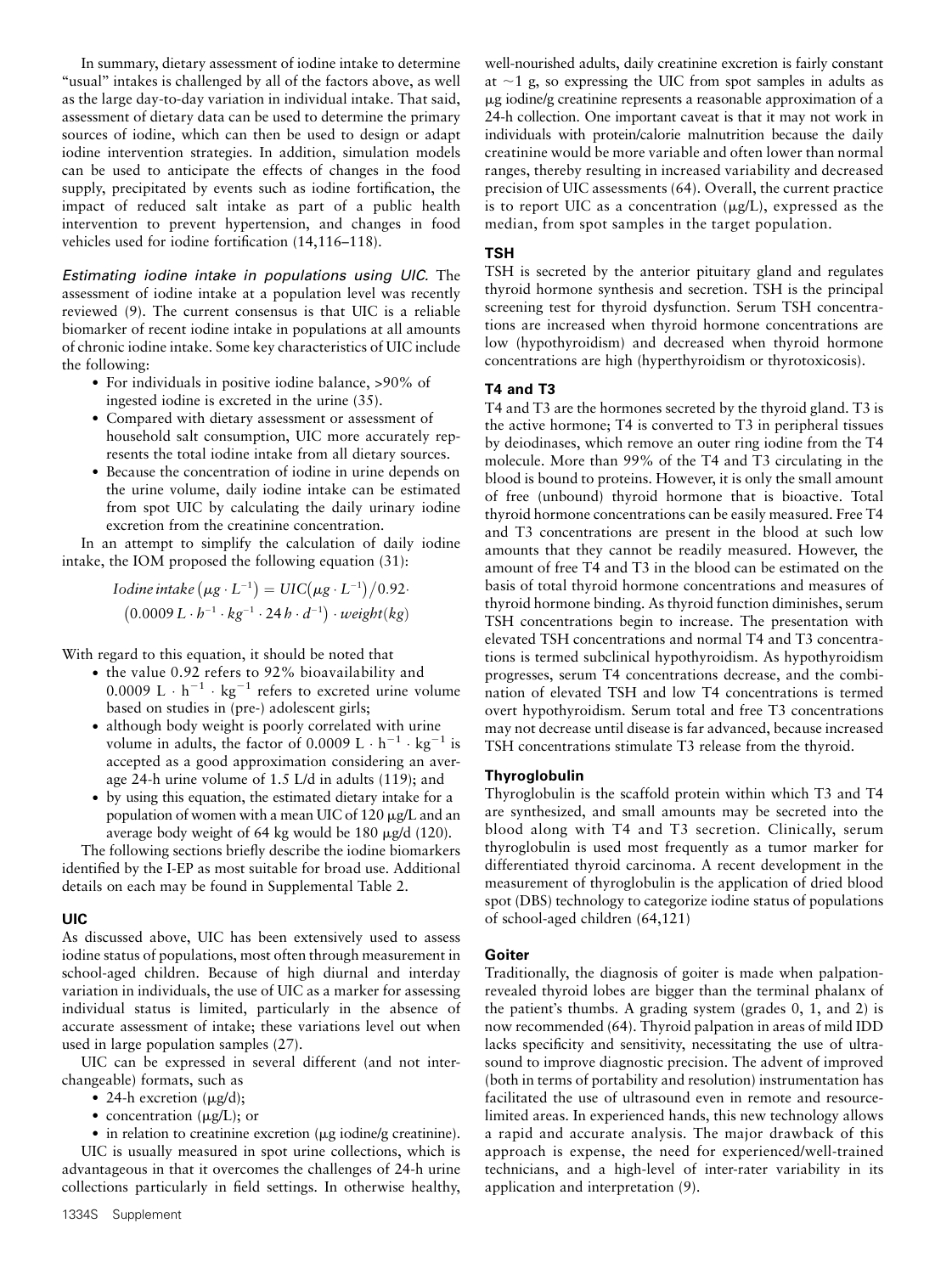Although iodine deficiency is the primary cause of goiter, sometimes it is the result of a combination of low intake with high goitrogen intake (Table 11). As outlined in Figure 3, when dietary iodine intake is inadequate for thyroid hormone synthesis, serum T4 decreases and the pituitary gland reacts by releasing more TSH. The latter stimulates the growth and metabolic activity of thyroid follicular cells, leading to enlargement of the thyroid gland. Thus, goiter begins as an adaptive process to low iodine intake. Initially, goiter is diffuse, but in many individuals it eventually becomes nodular. Although most children with diffuse goiter will respond well to iodine treatment, nodular goiter may be more intractable in its response to iodine interventions (9).

# Assay-Specific Queries

This section contains a more detailed discussion of analytical aspects of the priority biomarkers outlined in the ''Biomarkerspecific issues'' section and is organized in a similar fashion. Specific technical issues pertaining to the priority biomarkers selected by the I-EP may be found in Supplemental Table 2.

# Household coverage of iodized salt

The details and motivation for regulation of salt iodization programs were outlined in the ''Biomarker-specific issues'' section. The analytic requirements for monitoring and evaluating salt iodization programs and related policies might include information on the iodine content of retail and household salt content (122). Because the mandated iodization levels are generally stated in quantitative terms, the quality assurance and quality control protocols for safeguarding the iodized salt supplies should be based on a quantitative analytical method, the most frequently used and recommended being iodometric titration (64,122).

Quantitative determination of iodine helps to identify successful elements of an iodization strategy, as well as factors that may weaken the supply of adequately iodized salt, some of which are mentioned in Table 17. Another advantage of quantitative measurement of the iodine in salt is the availability of a complete distribution curve along with enhanced ability to calculate the coverage of percentage of households using iodized salt (>0 mg/kg iodine), adequately iodized salt (>15 mg/kg iodine), and the percentage of households with excessively iodized salt (66).

As reviewed in the ''Household coverage of (adequately) iodized salt'' section, rapid test kits are often used to estimate the percentage of households using iodized salt. Although these rapid test kits perform with sufficient accuracy in distinguishing between iodized and noniodized salt they lack the capacity to quantify iodine concentrations and lack precision to detect concentrations below or above 15 mg/kg (123–125). Consequently, the value of these kits is limited to their ability to determine whether or not salt is iodized, which is useful for education and advocacy but not for surveillance of salt iodine content/exposure.

# Analytical methods for iodine in salt

Titration method. The titration method for potassium iodate was first reported in 1979 and was subsequently modified (122,126–129). Although well accepted, standardized, and relatively easy to implement, this method does require specific training to ensure consistent results. The method includes the following features:

• The process begins with the preparation of reagents followed by 2 analytical steps:

## **TABLE 17** Factors contributing to poor salt iodization

- <sup>d</sup> Inconsistent production or limitations in quality-controlled iodization technology at the factory
- Poor packaging and ineffective transport channels
- Noniodized salt entering the market in areas with large numbers of small-scale salt producers
- Absence of an effective monitoring system
	- <sup>s</sup> liberation of free iodine from the salt, and
	- <sup>s</sup> titration of free iodine with thiosulfate using starch as an indicator.
	- The results are expressed as milligrams of iodine per kilogram of salt (mg/kg) or the equivalent parts of iodine per million parts of salt (mg/kg).
	- For salt iodized with potassium iodide, in addition to the steps described above, before the analytical titration step, the analysis must be
		- <sup>s</sup> initiated with a step using bromine water to oxidize the iodide anions to free iodine, followed by
		- <sup>s</sup> the neutralization of excess bromine by sodium sulfite (122,127).
	- Quality assurance of the titration method is critical to ensure consistent results, especially when the method is performed by inexperienced technicians

WYD iodine checker. Using a colorimetric methodology, the WYD iodine checker (Salt Research Institute of China National Salt Industry Corporation) is a single-wavelength spectrophotometer designed to measure the iodine concentration in salt (130). The method is based on the concept that iodine can be liberated from iodized salt under acidic conditions. The resultant color reaction that occurs in the presence of excess potassium iodide and starch, as an external color indicator, is directly proportional to the iodine content of the salt. The method detects iodine at a range of 10 to 90 mg/kg.

Some of the core characteristics of the WYD iodine checker include the following: 1) the assay is specific for salt fortified with iodate, 2) sample extraction should start with 10 g of wellmixed salt to ensure homogeneity of the salt particle size, 3) the sample used for the analysis should be 1 g, and 4) as with the titration methods and with the exception of assessment of total iodine (129), salt fortified with potassium iodide needs to be oxidized by bromine water and neutralized with sodium formate before the colorimetric assay.

- The WYD iodine checker offers the following advantages:
	- portability;
	- rapid testing, allowing an "on the spot" result;
	- $\bullet$  the results compare well with the titration method (131); and
	- unlike the titration methods, this method does not require a laboratory.

The WYD device can be used by anyone after minimal training unlike the titration method for which trained laboratory personnel are required to conduct the analysis. The device performs well in the concentration range of 10 to 90 mg/kg, which encompasses the usual range of salt iodine standards. Characteristics of newer methods similar to the WYD device that have emerged on the market are described in Table 18.

Potentiometric method. The details of this method were previously described (134,135). In brief, the efficiency of measuring iodine in salt fortified with iodate was documented as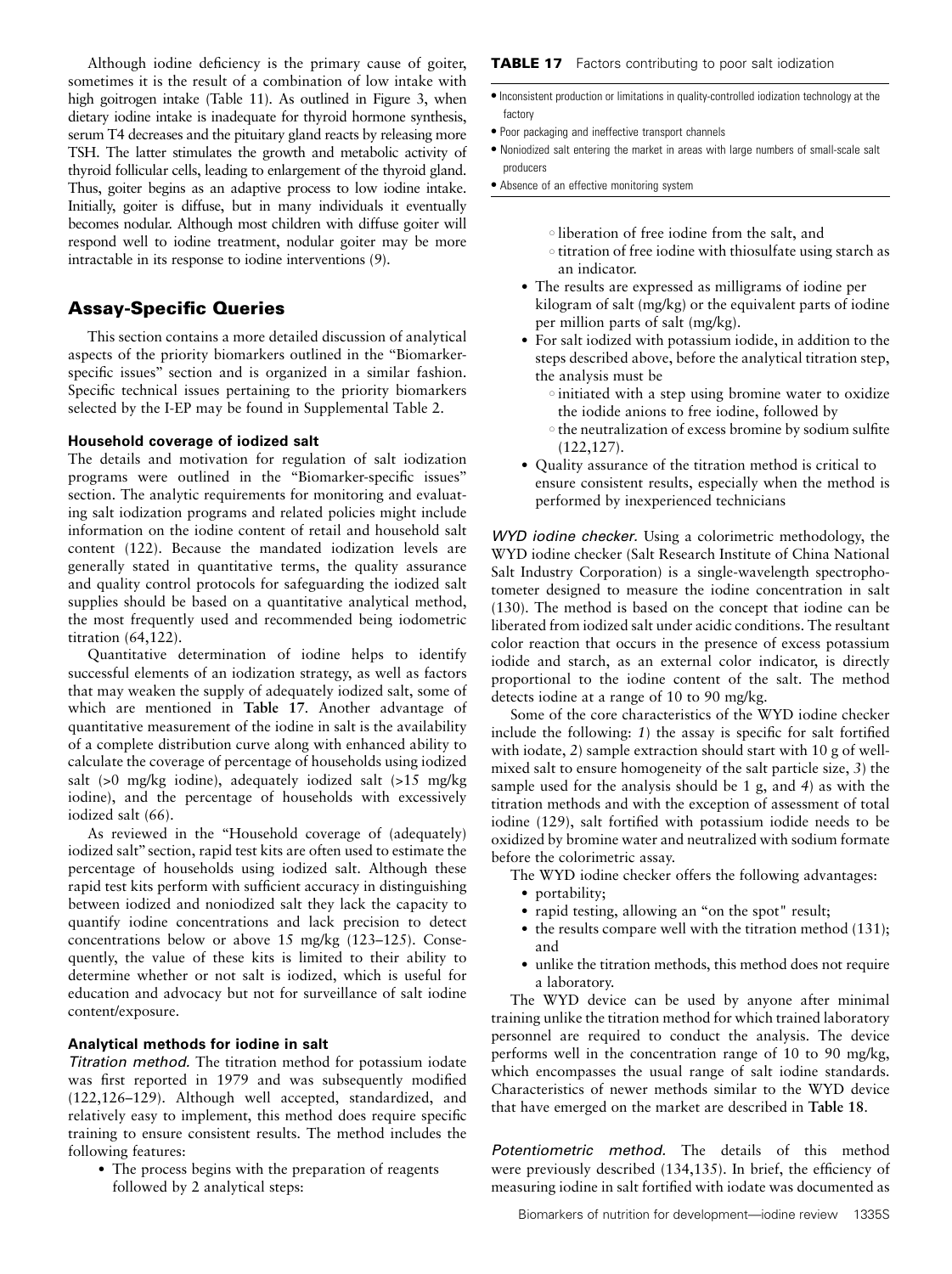99.7% with a CV of 1.56 at an iodine concentration of 20 mg/kg and 0.31 at a concentration of 50 mg/kg (136). As with the previous methods described above, this method can also be adapted for salt using iodide. Although offering many advantages, due to its high cost and the need for technical capacity particularly with regard to maintenance of the equipment, this method has not been widely used in public health laboratories.

Rapid test kits. While commonly used, the available rapid test kits, although fairly effective at distinguishing between iodized and noniodized salt, are unreliable for the assessment of the iodine content above the zero point (123–125). Using a colorimetric method, these kits are used as a qualitative reflection of household iodized salt coverage. The primary advantages of these kits are their simplicity and the rapid results generated, making them particularly attractive for use in large-scale household surveys. However, it has been suggested that the results be corroborated whenever possible with a titration assay, minimally in a subsample of households with the survey (64,125).

Quality control and quality assurance. Currently, no international quality assurance support programs exist for methods to assess the iodine content of salt. One suggested approach is the application of certification process used by the International Organization for Standardization (137). Some examples exist for laboratory networks within countries (e.g., Bulgaria and Romania) where salt iodine assessments occur but within the larger context of nationally certified laboratories that function as a component of public safety and hygiene more broadly defined for the performance of a range of public health–related assays. In some other countries (e.g., Tanzania and India), a reputable central public health laboratory performs assessment of iodine content of salt as a validation/corroboration of data provided by salt manufacturers.

The absence of external quality assurance service places a greater onus on existing salt iodine laboratory managers and analysts to ensure adherence to the principles of good laboratory practice. Moreover, as is the case with laboratories measuring UIC, laboratories measuring iodine content of salt must ensure the accuracy, reliability, recovery, and minimum detection limits of their methods (127,138). In addition, they must ensure that some sort of external reference material be analyzed on a regular basis as outlined in Supplemental Table 3. Ideally, laboratories engaged in the measurement of iodine content should meet certain minimal specifications as outlined in Table 19.

Interpreting iodine content in salt. The need for effective quality control and assurance programs are obvious both in terms of the public health and economic implications. In an attempt to determine the success or failures of salt iodination programs, comparisons are made on the data generated from

**TABLE 18** Newer methods to quantitatively assess salt iodine content

iCheck

 $\bullet$  Used for simplified quantitative testing of iodine

• Has been validated against the titration method in salt samples from several countries (132)

I-Reader

- $\bullet$  Developed by Mahidol University in Bangkok, Thailand
- Has been independently validated to produce good results against the titration method
- Has found wide practical acceptance in Thailand (133)

standardized reliable quantitative tests (e.g., titration method) and accepted national cutoffs set by appropriate regulatory bodies. Such comparisons allow for determinations of both the effectiveness of the iodization process and the percentage of salt that meets the standard. Obviously, the consequences for salt that does not meet specifications loom large both in terms of public health (implications to the consuming population) and to the manufacturers who wish to avoid the additional costs that would accrue from the need to rectify an ''out-of-spec'' product batch.

In the context of quality control, 2 critical cutoffs exist at the household level, as follows:

1. Salt containing no iodine, which may include salt with iodine measured at levels just above zero due to measurement variability; for purposes such as surveys designed to determine the percentage of households using iodized salt, there may be a variation in the classification of salt as not containing iodine. In some circumstances/laboratories, salt containing <2 mg/kg is classified as salt without iodine, whereas in other laboratories salt with <5 mg/kg is classified as salt without iodine.

2. Salt defined as containing adequate levels of iodine (i.e.,  $\geq 15$  mg/kg of iodine).

#### Conclusions on coverage of (adequately) iodized salt

Specific technical considerations about the priority biomarkers identified by the I-EP (UIC, TSH, thyroglobulin, T4/T3, and goiter) can be found in Supplemental Table 2. The following reflects the I-EPs conclusions about population-based methodologies assessing coverage of (adequately) iodized salt.

Because of its accuracy, relative ease of operation, and low cost, the titration method is recognized as the reference method recommended for assessing the iodine content of salt (122). The I-EP endorsed the following:

- Every country with an iodized salt regulation should have  $\geq$ 1 laboratories equipped to perform the titration method on a fairly large (>1000) number of samples.
- Where salt iodization is mandatory, all salt producers should be required to routinely operate and maintain a titration laboratory or use the WYD iodine checker, iCheck IODINE (BioAnalyt), I-Reader (Mahidol University), or a similar device (132) at production sites (128).
- For small production sites, an effort should be made to have access to such a facility, provided the result can be made available within a short time.

**TABLE 19** Laboratory instrumentation requirements for quantitative analysis of salt iodine content

Titration method

- <sup>d</sup> Requires a balance accurate to at least 2, preferably 3, decimal points (0.001 g) <sup>d</sup> Burette
- 
- Hotplate and appropriate glassware
- Analytical method • Single and multiposition magnetic stirrers
	- · Bottle-top dispensers
	- A self-zeroing burette
	- $\bullet$  An analog or digital bottle-top burette for rapid titration
	- A fume hood for the preoxidation step
- Potentiometric method

<sup>d</sup> Potentiometer instrument, including dedicated ion selective electrodes for iodine Measurement

WYD iodine checker method

 $\bullet$  Instrument procured from China; chemicals can be obtained locally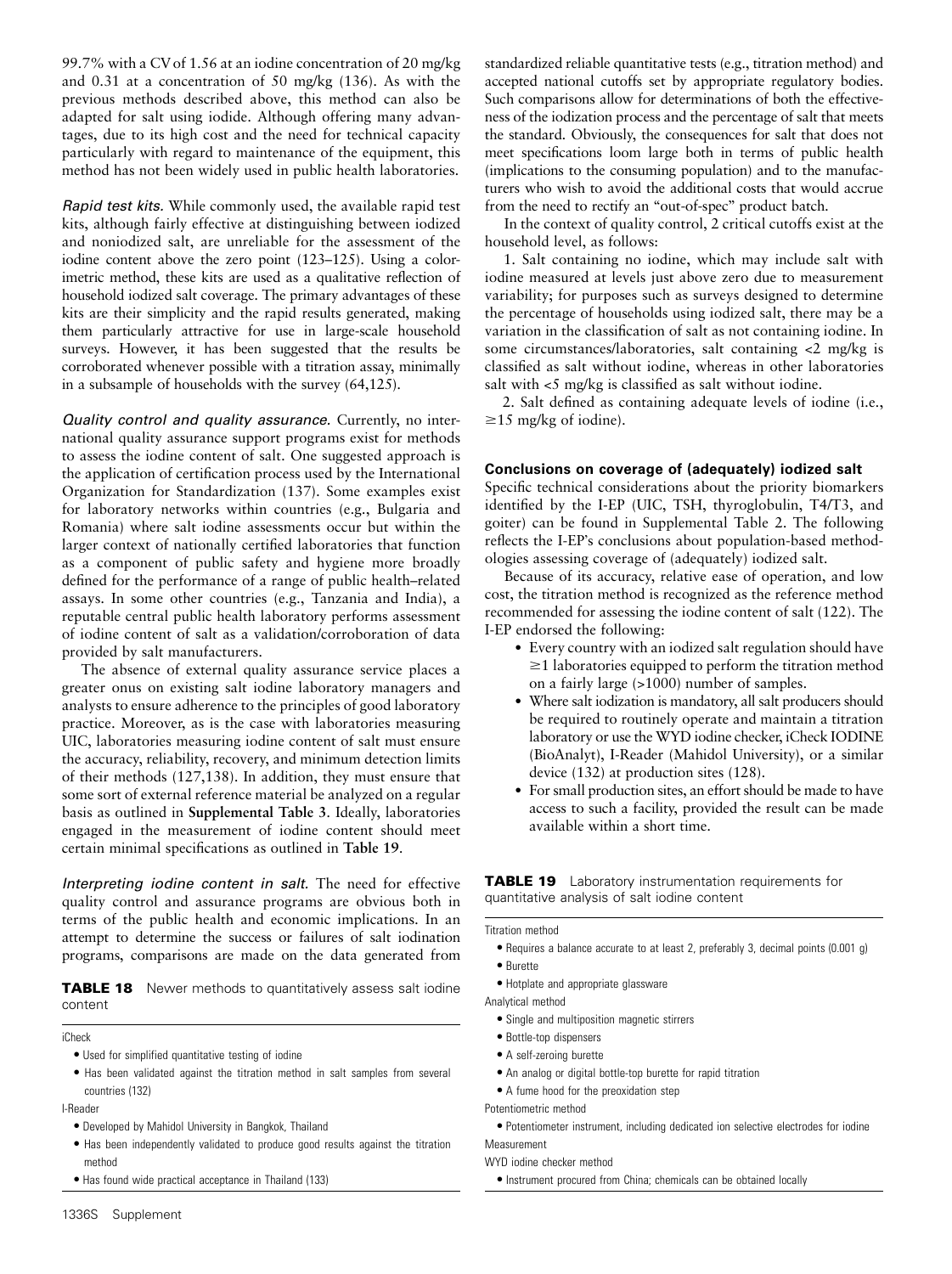While emphasizing that titration remains the method of choice for establishing the percentage of households using salt containing at least 15 mg/kg, the I-EP recognized that the rapid test kit is also used in surveys to estimate the percentage of households using iodized salt. In such cases the I-EP suggested that a subsample of at least 10%, preferably 20%, of salt samples be sent to a laboratory for confirmatory analyses via the titration method to ensure the accuracy of coverage estimates and to validate the utility of rapid test kits.

# New Directions and Technologies

Use of the EAR cut-point method. As highlighted in section the above "Dietary assessment of iodine intake" section of this report, the ability to assess short- and long-term iodine intake is challenged by a number of factors, including the following: variability of intake between individuals and populations, adequacy of food composition tables, and limitations of available tools to assess intake of individuals and populations. Currently, the consensus approach to establish dietary adequacy is the EAR cut-point method (139–144). On the basis of the population distribution of intake as opposed to single mean or median intakes, the EAR cut-point method was also recommended as the preferred method for defining optimal levels of fortification of foods (145). With this method, the nutrient inadequacy of a group is defined as the proportion of people in a target group with usual intakes below the EAR (139–141,146). Adequacy is defined as 97–98% of the target group meeting the EAR.

The I-EP suggests that, in light of acceptance of UIC as the most reliable biomarker of recent iodine intake, it could be used in conjunction with the EAR cut-point method to assess the prevalence of iodine deficiency, thereby improving iodine monitoring in populations. The I-EP cautioned that this approach would need to be validated before wide application, and it identified several points of concern that would need to be addressed to establish the viability of this approach, including the following:

- Recognizing that the EAR has been used to estimate the prevalence of inadequate iodine intakes based on 24-h urine collections (5), the I-EP cautioned that the EAR cut-point method has not yet been evaluated for spot UIC collections.
- Different methods need to be tested to adjust UIC distributions.
- The sample size and number of repeated samples required for adjustment need to be established.
- There is a need to validate the UIC distribution against 24-h urine collections, urinary iodine excretion, urine volume, body weight, and dietary intake data in populations with different iodine status.
- The UIC cutoff corresponding to the EAR for different age and population groups should be defined and validated against thyroid function (technical and statistical considerations with regard to this application are highlighted in Table 20).

Once these considerations are addressed, the I-EP concluded that this approach can be successfully implemented to define the prevalence of iodine deficiency as the proportion of the population below the EAR, from the adjusted distribution. The I-EP acknowledged the existence of several statistical methods that might be applied to adjust the population distribution of iodine intake data. These approaches were previously reviewed (152,153) and include those proposed by the following organizations: Iowa State University (154–158), the IOM (141), and the National Cancer Institute of the NIH

TABLE 20 Justification and considerations for the use of UIC in application of the EAR method<sup>1</sup>

• The population distribution of UICs is typically skewed toward lower intakes with a scattered tail of high intakes due not only to variations in iodine intake between individuals but also to high day-to-day variability of iodine intakes for individuals in the target population

• The sample size of the group takes interindividual variation into account (when properly powered) but does not account for individual day-to-day variations (147,148)

 $\bullet$  Therefore, before UIC data from a target group can be used for this application, the UIC distribution in populations with large variations in iodine intakes must be adjusted for intraindividual variation (144,146)

 $\bullet$  This can be done by collecting  $\geq$  repeated samples from the same individual in a subset of the study population

 $\bullet$  The information on variability obtained can then be used to correct for withinperson variation in the group (149)

• This approach adjusts the observed intake distribution closer to the mean (i.e., to more closely resemble a normal intake distribution of habitual intakes) (146,150) Advantages and additional considerations:

- $\bullet$  The normalization of the distribution generates a prevalence estimate that is closer to the true prevalence of inadequacy
- Adjustment will generally reduce the prevalence compared with noncorrected distributions, except in populations with low or homogeneous iodine intakes (140)
- $\bullet$  In populations with low iodine intake (i.e., mean intakes below the EAR), the distribution is typically skewed to lower intakes and adjustment may underestimate the prevalence
- $\bullet$  In countries with a well-functioning salt iodization program, the iodine intake is less variable and the population distribution is close to normal without correction, as observed in Swiss schoolchildren (151)
- A further advantage of collecting a repeat urine sample and accounting for intraindividual variation is that the required sample size can likely be smaller than the 500 samples now recommended for population assessment (147,148)

<sup>1</sup> EAR, Estimated Average Requirement; UIC, urinary iodine concentration.

(159–161; the National Cancer Institute approach is currently used by the CDC/National Center for Health Statistics as part of the survey in the United States) (162). For those interested in learning more about these approaches, tutorials are available  $(162 - 164)$ .

Development of ''field-friendly'' and ''point-of-care'' biomarker methods. Despite the tools available, a great need still exists for functional biomarkers of thyroid status to complement the current markers of exposure and further improve clinical and population efforts to monitor iodine deficiency. An additional need is for tools that are easy to use, available, and accessible in resource-limited settings in the field.

An example of a ''field-friendly'' functional biomarker is DBS-thyroglobulin technology, which has gained a measure of acceptance with the WHO, which recommends DBS-thyroglobulin for monitoring iodine status (64). A reference range and cutoffs for the use of DBS-thyroglobulin in monitoring iodine status (both deficiency and excess) in school-aged children are available (121). But several questions need to be resolved before thyroglobulin can be widely adopted as a functional indicator of iodine status (see Table 21).

Other ''point-of-care'' methods are being developed that may prove useful in assessment of iodine status in field studies. These include rapid semiquantitative assessment of TSH on a drop of fresh blood and simplified rapid methods and/or ''dipstick'' methods for semiquantitative measurement of iodine concentrations in urine samples.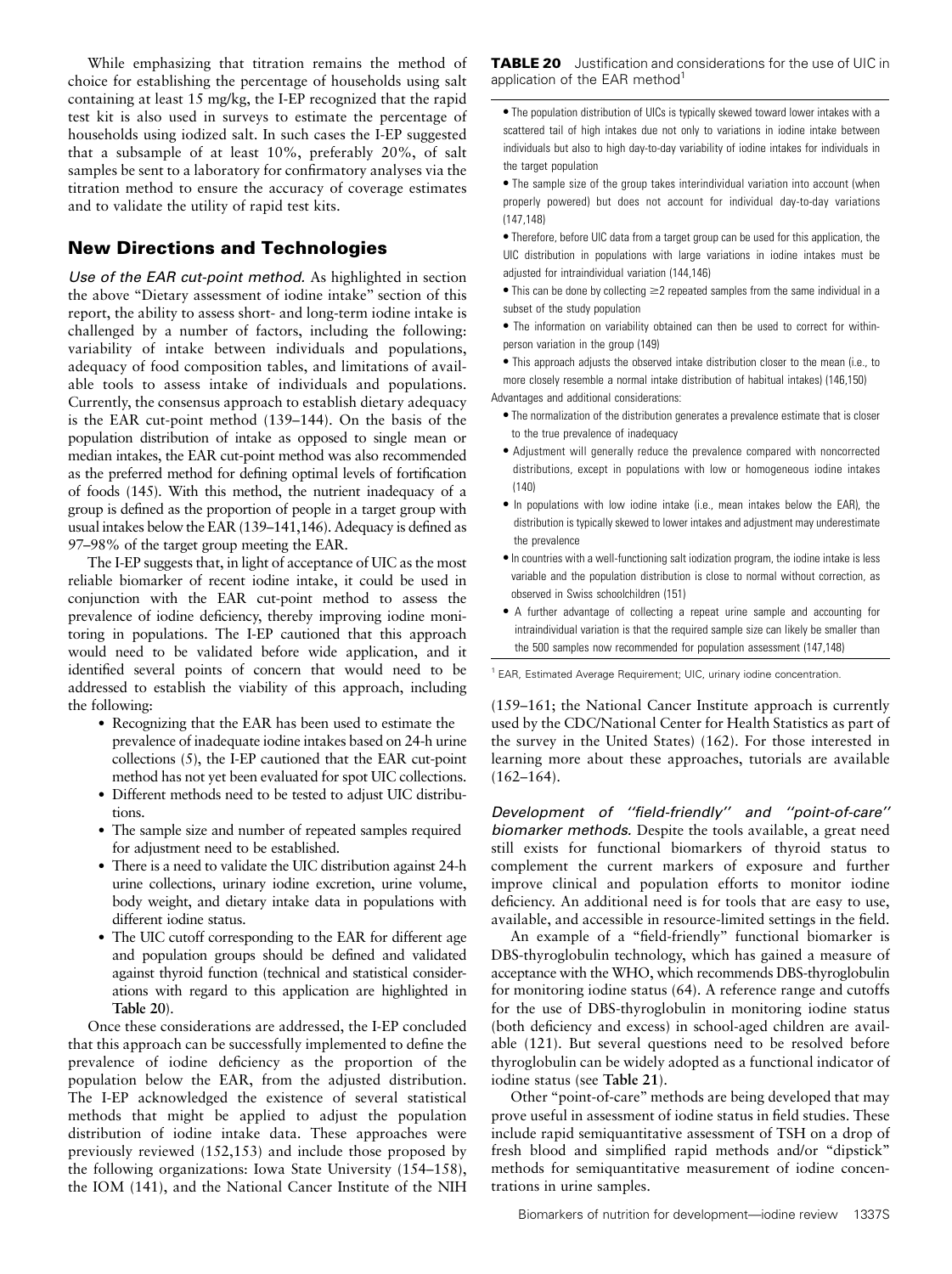#### TABLE 21 Unresolved issues regarding DBS-thyroglobulin<sup>1</sup>

 $\bullet$  It is uncertain whether a need exists for concurrent measurement of antithyroglobulin antibodies to avoid potential underestimation of elevated thyroglobulin: it is unclear how prevalent antithyroglobulin antibodies are in iodine deficiency, or whether they are precipitated by iodine prophylaxis

• Large interassay variability exists, even with the use of standardization

<sup>1</sup> DBS, dried blood spot.

Iodine biomarker development through ''-omics'' technologies. It is likely that rapidly developing ''-omics'' technologies will contribute a new generation of biomarkers that may be applied to iodine assessment. Micronutrient research is focusing on metabolic, genomic, metabolomics, and transcriptomic changes that indicate micronutrient malnutrition (over-/ undernutrition) or responses to micronutrient interventions in individuals and populations. Three major transitions that may further define the iodine-health relation include change in emphasis

- from status biomarkers to mechanism-driven health biomarkers;
- from single parameters to a biomarker profile or fingerprint; and
- from a single micronutrient to function-oriented micronutrient networks/systems biology (165).

Iodine is 1 of the nutrients included in the Micronutrient Genomics Project (MGP). The MGP, 1 of the collaborating partners of the BOND project, is a community-driven collaboration intended to facilitate the development, collection, analysis, and dissemination of new data generated from studies applying the range of -omics approaches to enhance our understanding of micronutrients within relevant biologic systems. The MGP has created a public portal and open-source bioinformatics toolbox for all -omics information and evaluation of micronutrient and health studies. The core of the project focuses on access to, and visualization of, genetic/genomic, transcriptomic, proteomic, and metabolomics information related to micronutrients (166).

Sequencing technology is developing rapidly and offers the capacity to look at large numbers of genes to analyze for new sequence variants. The MGP has developed a list of genes for each micronutrient either in the pathway used for metabolizing the micronutrient or in regulating those pathway genes (i.e., networks of genes involved with each micronutrient) that could be used to screen for micronutrient-related genetic variations. This would allow the MGP to analyze the genetic variation in different ancestral populations by using targeted resequencing. The list of genes included for iodine is shown in Supplemental Table 4.

# Research Needs

Despite much success in the global efforts to control and eliminate iodine deficiency, including the elimination of severe deficiency and endemic goiter in most countries, mild to moderate iodine deficiency continues to affect 32 countries, more than half of them in the industrialized world. Where efforts have succeeded, ensuring sustainability of those efforts becomes a high priority requiring regular surveillance and vigilance to ensure the adequacy of salt iodine content. Conversely, as salt iodization efforts become more commonplace and effective, attention must be paid to the potential for excess iodine intakes and consequent health effects.

Each of these trends highlights the need for greater efforts to develop and implement accurate and reliable biomarkers to monitor iodine status. Yet, as highlighted in this report, current assessment methods are limited. To address this limitation, the I-EP has offered the following suggested research priorities:

- Development of biomarkers of exposure and function at the individual level, likely through new "-omics" technologies
- Personalization of iodine requirements based on age, gender, ethnicity, environment, and health status
- Development of robust, inexpensive, and field-friendly functional biomarkers of thyroid status that respond to varying amounts of iodine exposure
- Validation of extrapolation of iodine intakes from UICs by using concurrent dietary assessment
- Validation/optimization of current UIC cutoffs for vulnerable groups, such as pregnant women and infants, by using functional biomarkers
- Assessment and validation of the EAR cut-point model as outlined in the ''Use of the EAR cut-point method'' section
- Clarification of the potential role of perchlorate and other environmental contaminants on iodine biomarkers and thyroid status
- Further development and assessment of the DBSthyroglobulin assay as a functional biomarker
- Evaluation of the combination of DBS with UIC data to assess efforts to ensure normalization of thyroid function in children in response to improved iodine intake
- Expansion of DBS use to other subgroups such as pregnant women and infants
- In light of efforts to reduce salt intake as a strategy to prevent cardiovascular disease risk, developing sensitive and specific biomarkers needs to be continued and iodized salt interventions recalibrated
- Iodine biomarkers and the role of varying iodine intake on the incidence of autoimmune thyroid disease and papillary thyroid cancer
- Iodine biomarkers and the role of varying iodine intake on antioxidant and immune response
- Better understanding of the relation between household salt coverage and UIC and its interpretation
- Effects of nutrients that interact with iodine (e.g., vitamin A, iron, zinc, and selenium) on iodine biomarkers

#### Acknowledgments

The authors thank John Egbuta, Roland Kupka, Stephen Long, Elizabeth N. Pearce, Christine Swanson, Paula Trumbo, and Frits van der Haar for their contributions. They also thank Alexandra Porter for her help with manuscript preparation. This review is the result of the deliberations and contributions of the Iodine Expert Panel: M.Z., F.R., P.J., C.P., and K.C.; D.J.R. and R.R. were responsible for synthesizing and summarizing the results of the I-EP deliberations. All authors read and approved the final version of the manuscript.

# References

- 1. Zimmermann MB. Symposium on 'Geographical and geological influences on nutrition': iodine deficiency in industrialised countries. Proc Nutr Soc 2010;69:133–43.
- 2. Hetzel BS, Dunn JT. The iodine deficiency disorders: their nature and prevention. Annu Rev Nutr 1989;9:21–38.
- 3. Haldimann M, Alt A, Blanc A, Blondeau K. Iodine content of food groups. J Food Compos Anal 2005;18:461–71.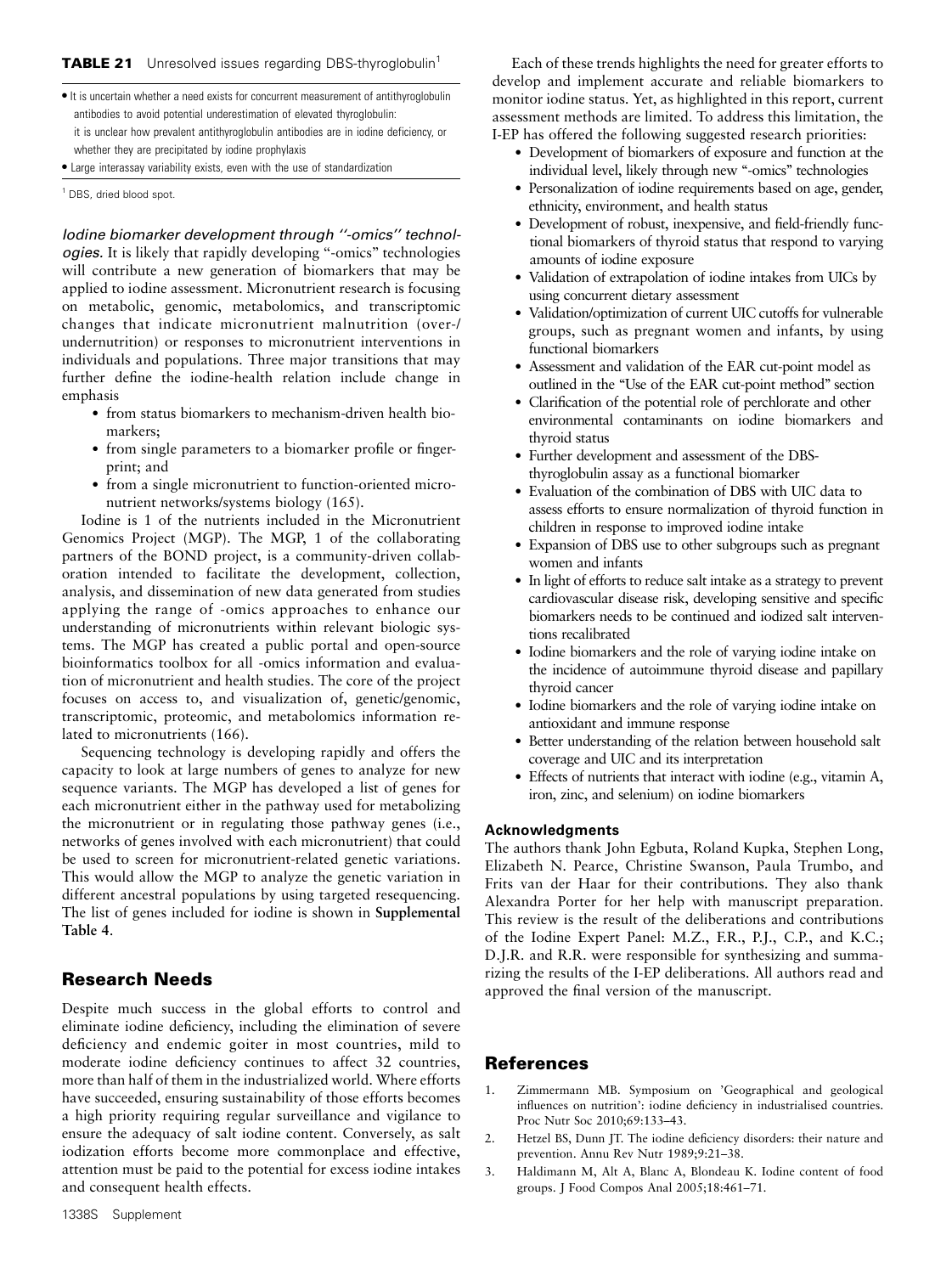- 4. Pennington JAT, Schoen SA, Salmon GD, Young B, Johnson RD, Marts RW. Composition of core foods in the U.S. food supply. J Food Compos Anal 1995;8:171–217.
- 5. Johner SA, Gunther AL, Remer T. Current trends of 24-h urinary iodine excretion in German schoolchildren and the importance of iodised salt in processed foods. Br J Nutr 2011;106:1749–56.
- 6. Julshamn K, Dahl L, Eckhoff K. Determination of iodine in seafood by inductively coupled plasma/mass spectrometry. J AOAC Int 2001;84:1976–83.
- 7. Dahl L, Johansson L, Julshamn K, Meltzer HM. The iodine content of Norwegian foods and diets. Public Health Nutr 2004;7:569–76.
- 8. Zimmermann MB. Iodine deficiency. Endocr Rev 2009;30:376–408.
- 9. Zimmermann MB, Andersson M. Assessment of iodine nutrition in populations: past, present, and future. Nutr Rev 2012;70:553–70.
- 10. Teas J, Pino S, Critchley A, Braverman LE. Variability of iodine content in common commercially available edible seaweeds. Thyroid 2004;14:836–41.
- 11. Nagataki S. The average of dietary iodine intake due to the ingestion of seaweeds is 1.2 mg/day in Japan. Thyroid 2008;18:667–8.
- 12. Andersen S, Guan H, Teng W, Laurberg P. Speciation of iodine in high iodine groundwater in China associated with goitre and hypothyroidism. Biol Trace Elem Res 2009;128:95–103.
- 13. Henjum S, Barikmo I, Gjerlaug AK, Mohamed-Lehabib A, Oshaug A, Strand TA, Torheim LE. Endemic goitre and excessive iodine in urine and drinking water among Saharawi refugee children. Public Health Nutr 2010;13:1472–7.
- 14. Charlton K, Skeaff S. Iodine fortification: why, when, what, how, and who? Curr Opin Clin Nutr Metab Care 2011;14:618–24.
- 15. World Health Organization; United Nations Children's Fund; International Council for Control of Iodine Deficiency Disorders. Recommended iodine levels in salt and guidelines for monitoring their adequacy and effectiveness. Geneva (Switzerland): WHO; 1996.
- 16. Andersson AM, de Benoist B, Darnton-Hill I, Delange F. Iodine deficiency in Europe: a continuing public health problem. Geneva: World Health Organization; 2007.
- 17. Murray CW, Egan SK, Kim H, Beru N, Bolger PM. US Food and Drug Administration's Total Diet Study: dietary intake of perchlorate and iodine. J Expo Sci Environ Epidemiol 2008;18:571–80.
- 18. Caldwell KL, Makhmudov A, Ely E, Jones RL, Wang RY. Iodine status of the U.S. population, National Health and Nutrition Examination Survey, 2005–2006 and 2007–2008. Thyroid 2011;21:419–27.
- 19. Pearce EN, Pino S, He X, Bazrafshan HR, Lee SL, Braverman LE. Sources of dietary iodine: bread, cows' milk, and infant formula in the Boston area. J Clin Endocrinol Metab 2004;89:3421–4.
- 20. Dahl L, Opsahl JA, Meltzer HM, Julshamn K. Iodine concentration in Norwegian milk and dairy products. Br J Nutr 2003;90:679–85.
- 21. Li M, Waite KV, Ma G, Eastman CJ. Declining iodine content of milk and re-emergence of iodine deficiency in Australia. Med J Aust 2006;184:307.
- 22. Schöne F, Leiterer M, Lebzien P, Bemmann D, Spolders M, Flachowsky G. Iodine concentration of milk in a dose-response study with dairy cows and implications for consumer iodine intake. J Trace Elem Med Biol 2009;23:84–92.
- 23. Bath SC, Button S, Rayman MP. Iodine concentration of organic and conventional milk: implications for iodine intake. Br J Nutr 2012;107:935–40.
- 24. Mattes RD, Donnelly D. Relative contributions of dietary sodium sources. J Am Coll Nutr 1991;10:383–93.
- 25. Brown IJ, Tzoulaki I, Candeias V, Elliott P. Salt intakes around the world: implications for public health. Int J Epidemiol 2009; 38:791–813.
- 26. Institute of Medicine. Strategies to reduce sodium intake in the United States. Washington; 2010.
- 27. Thomson BM. Nutritional modelling: distributions of salt intake from processed foods in New Zealand. Br J Nutr 2009;102:757–65.
- 28. Ni Mhurchu C, Capelin C, Dunford EK, Webster JL, Neal BC, Jebb SA. Sodium content of processed foods in the United Kingdom: analysis of 44,000 foods purchased by 21,000 households. Am J Clin Nutr 2011;93:594–600.
- 29. Centers for Disease Control and Prevention. Vital signs: food categories contributing the most to sodium consumption—United States, 2007–2008. MMWR Morb Mortal Wkly Rep 2012;61:92–8.
- 30. Chavasit V, Malaivongse P, Judprasong K. Study on stability of iodine in iodated salt by use of different cooking model conditions. J Food Compos Anal 2002;15:265–76.
- 31. Institute of Medicine, Academy of Sciences. Iodine. In: Dietary Reference Intakes for vitamin A, vitamin K, arsenic, boron, chromium, copper, iodine, iron, manganese, molybdenum, nickel, silicon, vanadium and zinc. Washington: National Academies Press; 2001.
- 32. Smith P, Williams ED, Wynford-Thomas D. In vitro demonstration of a TSH-specific growth desensitising mechanism in rat thyroid epithelium. Mol Cell Endocrinol 1987;51:51–8.
- 33. Morreale de Escobar G, Obregon MJ, Escobar del Rey F. Role of thyroid hormone during early brain development. Eur J Endocrinol 2004;151: Suppl 3:U25–37.
- 34. International Council for the Control of Iodine Deficiency Disorders. Consequences of iodine deficiency [cited 2014 Jan 31]. Available from: http://www.iccidd.org/p142000352.html.
- 35. Zimmermann MB, Jooste PL, Pandav CS. Iodine-deficiency disorders. Lancet 2008;372:1251–62.
- 36. Eastman CJ, Zimmermann MB. The iodine deficiency disorders. In: Thyroid disease manager. 2009 [cited 2009 Sep 1]. Available from: http://www.thyroidmanager.org/chapter/the-iodine-deficiency-disorders/.
- 37. World Health Organization; United Nations Children's Fund, International Council for Control of Iodine Deficiency Disorders. Progress towards the elimination of iodine deficiency disorders (IDD). Geneva (Switzerland): WHO; 1999.
- 38. Kelly FC, Snedden WW. Prevalence and geographical distribution of endemic goitre. Bull World Health Organ 1958;18:5–173.
- 39. Stübner D, Gartner R, Greil W, Gropper K, Brabant G, Permanetter W, Horn K, Pickardt CR. Hypertrophy and hyperplasia during goitre growth and involution in rats—separate bioeffects of TSH and iodine. Acta Endocrinol (Copenh) 1987;116:537–48.
- 40. Hetzel BS. Iodine deficiency disorders (IDD) and their eradication. Lancet 1983;2:1126–9.
- 41. Paoli-Valeri M, Guzman M, Jimenez-Lopez V, Arias-Ferreira A, Briceno-Fernandez M, Arata-Bellabarba G. [Atherogenic lipid profile in children with subclinical hypothyroidism.] An Pediatr (Barc) 2005;62:128–34.
- 42. Biondi B, Cooper D. The clinical significance of subclinical thyroid dysfunction. Endocr Rev 2008;29:76–131.
- 43. Zimmermann MB, Jooste PL, Mabapa NS, Mbhenyane X, Schoeman S, Biebinger R, Chaouki N, Bozo M, Grimci L, Bridson J. Treatment of iodine deficiency in school-age children increases insulin-like growth factor (IGF)-I and IGF binding protein-3 concentrations and improves somatic growth. J Clin Endocrinol Metab 2007; 92:437–42.
- 44. Koutras DA, Christakis G, Trichopoulos D, Dakou-Voutetaki A, Kyriakopoulos V, Fontanares P, Livadas DP, Gatsios D, Malamos B. Endemic goiter in Greece: nutritional status, growth, and skeletal development of goitrous and non goitrous populations. Am J Clin Nutr 1973;26:1360–8.
- 45. Delange F. Endemic goitre and thyroid function in Central Africa. Monogr Paediatr 1974;2:1–171.
- 46. Halpern JP, Boyages SC, Maberly GF, Collins JK, Eastman CJ, Morris JG. The neurology of endemic cretinism: a study of two endemias. Brain 1991;114:825–41.
- 47. McCarrison R. Observations on endemic cretinism in the Chitral and Gilgit valleys. Lancet 1908;2:1275–80.
- 48. Nordenberg D, Sullivan K, Maberly G, Wiley V, Wilcken B, Bamforth F. Congenital hypothyroid screening programs and the sensitive thyrotropin assay: strategies for the surveillance of iodine deficiency disorders. In: Delange F, Dunn JT, Glinoer D, editors. Iodine deficiency in Europe: a continuing concern. New York: Plenum Publishing; 1993. p. 211–7.
- 49. Zimmermann MB, Connolly K, Bozo M, Bridson J, Rohner F, Grimci L. Iodine supplementation improves cognition in iodine-deficient schoolchildren in Albania: a randomized, controlled, double-blind study. Am J Clin Nutr 2006;83:108–14.
- 50. Gordon RC, Rose MC, Skeaff SA, Gray AR, Morgan KM, Ruffman T. Iodine supplementation improves cognition in mildly iodine-deficient children. Am J Clin Nutr 2009;90:1264–71.
- 51. Bleichrodt N, Shrestha RM, West CE, Hautvast JG, van de Vijver FJ, Born MP. The benefits of adequate iodine intake. Nutr Rev 1996;54: S72–8.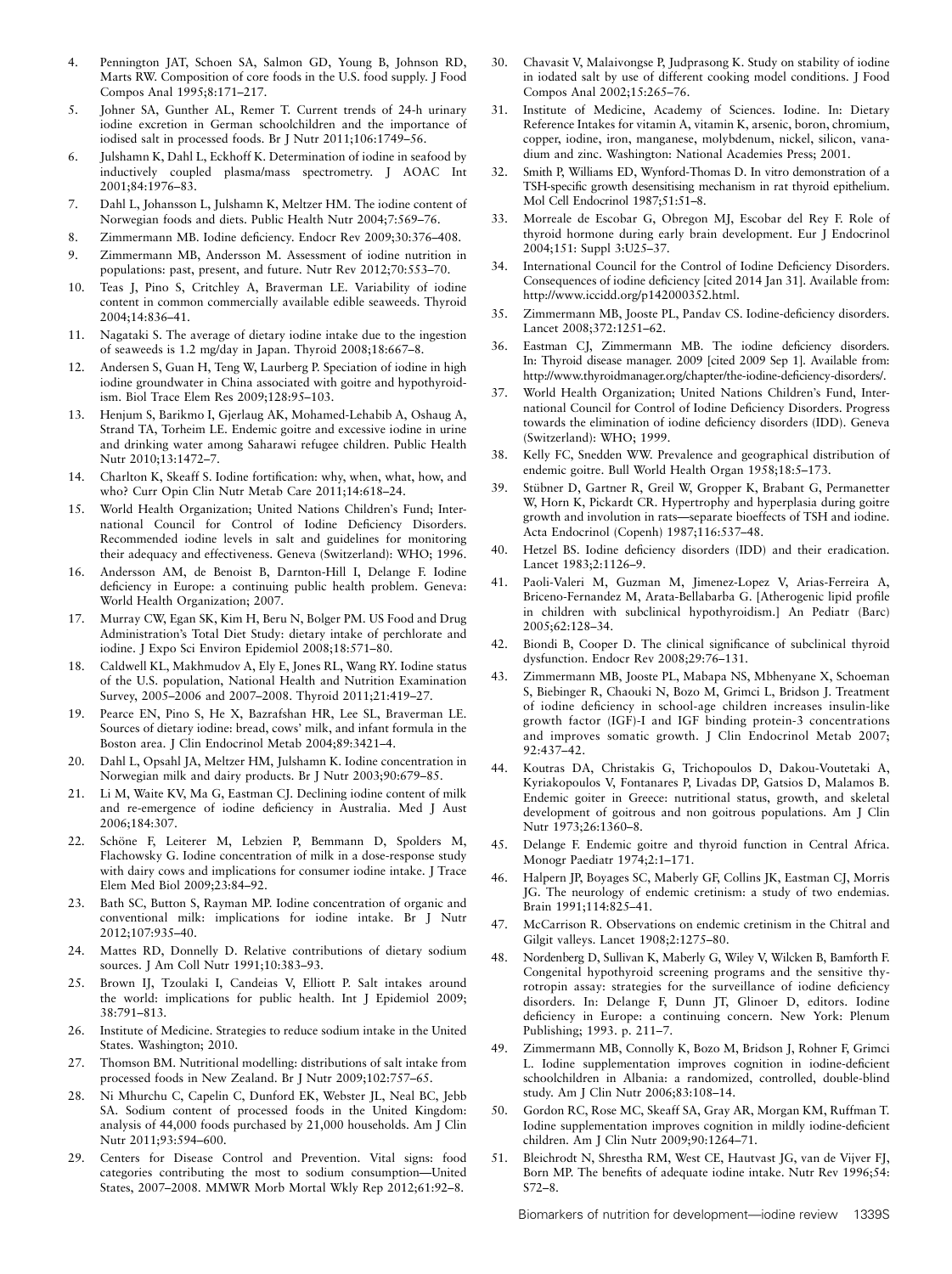- 52. Haddow JE, Palomaki GE, Allan WC, Williams JR, Knight GJ, Gagnon J, O'Heir CE, Mitchell ML, Hermos RJ, Waisbren SE, et al. Maternal thyroid deficiency during pregnancy and subsequent neuropsychological development of the child. N Engl J Med 1999;341: 549–55.
- 53. Pop VJ, Kuijpens JL, van Baar AL, Verkerk G, van Son MM, de Vijlder JJ, Vulsma T, Wiersinga WM, Drexhage HA, Vader HL. Low maternal free thyroxine concentrations during early pregnancy are associated with impaired psychomotor development in infancy. Clin Endocrinol (Oxf) 1999;50:149–55.
- 54. Todd CH, Allain T, Gomo ZA, Hasler JA, Ndiweni M, Oken E. Increase in thyrotoxicosis associated with iodine supplements in Zimbabwe. Lancet 1995;346:1563–4.
- 55. Bourdoux PP, Ermans AM, Mukalay wa Mukalay A, Filetti S, Vigneri R. Iodine-induced thyrotoxicosis in Kivu, Zaire. Lancet 1996;347:552–3.
- 56. Delange F, de Benoist B, Alnwick D. Risks of iodine-induced hyperthyroidism after correction of iodine deficiency by iodized salt. Thyroid 1999;9:545–56.
- 57. Eng PH, Cardona GR, Fang SL, Previti M, Alex S, Carrasco N, Chin WW, Braverman LE. Escape from the acute Wolff-Chaikoff effect is associated with a decrease in thyroid sodium/iodide symporter messenger ribonucleic acid and protein. Endocrinology 1999;140:3404–10.
- 58. Bürgi H. Iodine excess. Best Pract Res Clin Endocrinol Metab 2010;24:107–15.
- 59. Wolff J, Chaikoff I. Plasma inorganic iodide as a homeostatic regulator of thyroid function. J Biol Chem 1948;174:555–64.
- 60. Study Group on Endemic Goitre. Final report. Bull World Health Organ 1953;9:293–301.
- 61. Hetzel B. The nature and magnitude of the iodine deficiency disorders: towards the global elimination of brain damage due to iodine deficiency. Delhi (India): Oxford University Press; 2004.
- 62. Zimmermann MB. Iodine and iodine deficiency disorders. In: Erdman JW, Macdonald IA, Zeisel SH, editors. Present knowledge in nutrition. Oxford (United Kingdom): Wiley-Blackwell; 2012. p. 554–67.
- 63. Bayard O. Über das Kropfproblem. Schweiz Med Wochenschr 1923;53:732–7.
- 64. World Health Organization; United Nations Children's Fund; International Council for Control of Iodine Deficiency Disorders. Assessment of iodine deficiency disorders and monitoring their elimination: a guide for programme managers. Geneva (Switzerland): World Health Organization; 2007.
- 65. Caulfield LE, Richard SA, Rivera JA, Musgrove P, Stunting REB. Wasting and micronutrient deficiency disorders. In: Jamison DT, Breman JG, Measham AR, Alleyne G, Claeson M, Evans DB, Jha P, Mills A, Musgrove P, editors. Disease control priorities in developing countries. 2nd ed. Washington: World Bank; 2006, p. 551–67.
- 66. Jooste PL, Weight MJ, Lombard CJ. Iodine concentration in household salt in South Africa. Bull World Health Organ 2001;79: 534–40.
- 67. WHO. Overcoming iodine deficiency disorders. Geneva (Switzerland): WHO; 1990.
- 68. UNICEF. World declaration on the survival, protection and development of children the World Summit for Children. New York: UNICEF; 1990.
- 69. World Health Organization; United Nations Children's Fund; International Council for the Control of Iodine Deficiency Disorders. Indicators for assessment of iodine deficiency disorders and their control program. Geneva: World Health Organization, United Nations Children's Fund, International Council for the Control of Iodine Deficiency Disorders; 1993.
- 70. Walker SP, Wachs TD, Gardner JM, Lozoff B, Wasserman GA, Pollitt E, Carter JA. Child development: risk factors for adverse outcomes in developing countries. Lancet 2007;369:145–57.
- 71. Pearce EN, Andersson M, Zimmermann MB. Global iodine nutrition: where do we stand in 2013? Thyroid 2013;23:523–8.
- 72. UNICEF. Children in an urban world. The state of the world's children 2012. New York: UNICEF; 2012.
- Nath SK, Moinier B, Thuillier F, Rongier M, Desjeux JF. Urinary excretion of iodide and fluoride from supplemented food grade salt. Int J Vitam Nutr Res 1992;62:66–72.
- 74. Alexander WD, Harden RM, Harrison MT, Shimmins J. Some aspects of the absorption and concentration of iodide by the alimentary tract in man. Proc Nutr Soc 1967;26:62–6.
- 75. Stanbury JB, Brownell GL, Riggs DS, Itioz J, Perinetti H, Del Castillo EB. Endemic goiter: the adaptation of man to iodine deficiency. Cambridge, MA: Harvard University Press; 1954.
- 76. Wayne EJ, Koutras DA, Alexander WD. Clinical aspects of iodine metabolism. Oxford (United Kingdom): Blackwell Scientific; 1964.
- 77. DeGroot LJ. Kinetic analysis of iodine metabolism. J Clin Endocrinol Metab 1966;26:149–73.
- 78. Weaver J. Excretion of radioiodine in human milk. JAMA 1960; 173(8):872–5.
- 79. Eskandari S, Loo DD, Dai G, Levy O, Wright EM, Carrasco N. Thyroid Na+/I- symporter: mechanism, stoichiometry, and specificity. J Biol Chem 1997;272:27230–8.
- 80. Andersson M, Zimmermann MB. Influence of iodine deficiency and excess on thyroid function tests. In: Brent GA, editor. Thyroid function testing. New York: Springer; 2010. p. 45–69.
- 81. Ermans AM, Delange F, Van der Velden M, Kinthaert J. Possible role of cyanide and thiocyanate in the etiology of endemic cretinism. Adv Exp Med Biol 1972;30:455–86.
- 82. Laurberg P, Nohr SB, Pedersen KM, Fuglsang E. Iodine nutrition in breast-fed infants is impaired by maternal smoking. J Clin Endocrinol Metab 2004;89:181–7.
- 83. Gaitan E. Environmental goitrogenesis. Boca Raton (FL): CRC Press; 1989.
- 84. Pearce EN, Braverman LE. Environmental pollutants and the thyroid. Best Pract Res Clin Endocrinol Metab 2009;23:801–13.
- 85. Urbansky ET. Perchlorate as an environmental contaminant. Environ Sci Pollut Res Int 2002;9:187–92.
- 86. Kirk AB. Environmental perchlorate: why it matters. Anal Chim Acta 2006;567:4–12.
- 87. Messina M, Redmond G. Effects of soy protein and soybean isoflavones on thyroid function in healthy adults and hypothyroid patients: a review of the relevant literature. Thyroid 2006;16:249–58.
- 88. Zimmermann MB, Kohrle J. The impact of iron and selenium deficiencies on iodine and thyroid metabolism: biochemistry and relevance to public health. Thyroid 2002;12:867–78.
- 89. Zimmermann MB. The influence of iron status on iodine utilization and thyroid function. Annu Rev Nutr 2006;26:367–89.
- 90. Zimmermann MB, Burgi H, Hurrell RF. Iron deficiency predicts poor maternal thyroid status during pregnancy. J Clin Endocrinol Metab 2007;92:3436–40.
- 91. European Commission. Opinion of the Scientific Committee on Food on the Tolerable Upper Intake Level of iodine. Brussels (Belgium): Scientific Committee on Food, European Commission; 2002.
- 92. World Health Organization. Human vitamin and mineral requirements. Rome: World Health Organization; 2002.
- 93. National Institute of Child Health and Human Development. Biomarkers of Nutrition for Development (BOND) program. 2011 [cited 2013 Jun 24]. Available from: http://www.nichd.nih.gov/ global\_nutrition/programs/bond/pages/index.aspx.
- 94. UNICEF, WHO. World summit for children–mid-decade goal: Iodine deficiency disorders. Geneva (Switzerland): UNICEF; 1994.
- 95. UNICEF. Sustainable elimination of iodine deficiency. New York: UNICEF; 2008.
- 96. National Bureau of Statistics. The 2010 Tanzania Demographic and Health Survey. Calverton (MD): ICF Macro; 2011.
- 97. Myatt M, Feleke T, Sadler K, Collins S. A field trial of a survey method for estimating the coverage of selective feeding programmes. Bull World Health Organ 2005;83:20–6.
- 98. Andersson M, Karumbunathan V, Zimmermann MB. Global iodine status in 2011 and trends over the past decade. J Nutr 2012;142:744–50.
- 99. Wheeler S, van der Haar F. Household wealth and iodised salt consumption: iodised salt at any price? Atlanta (GA): Emory University Rollins School of Public Health; 2004.
- 100. van der Haar F, Gerasimov G, Tyler VQ, Timmer A. Universal salt iodization in the Central and Eastern Europe, Commonwealth of Independent States (CEE/CIS) region during the decade 2000–09: experiences, achievements, and lessons learned. Food Nutr Bull 2011;32:S258–68.
- 101. Ategbo EA, Sankar R, Schultink W, van der Haar F, Pandav CS. An assessment of progress toward universal salt iodization in Rajasthan, India, using iodine nutrition indicators in school-aged children and pregnant women from the same households. Asia Pac J Clin Nutr 2008;17:56–62.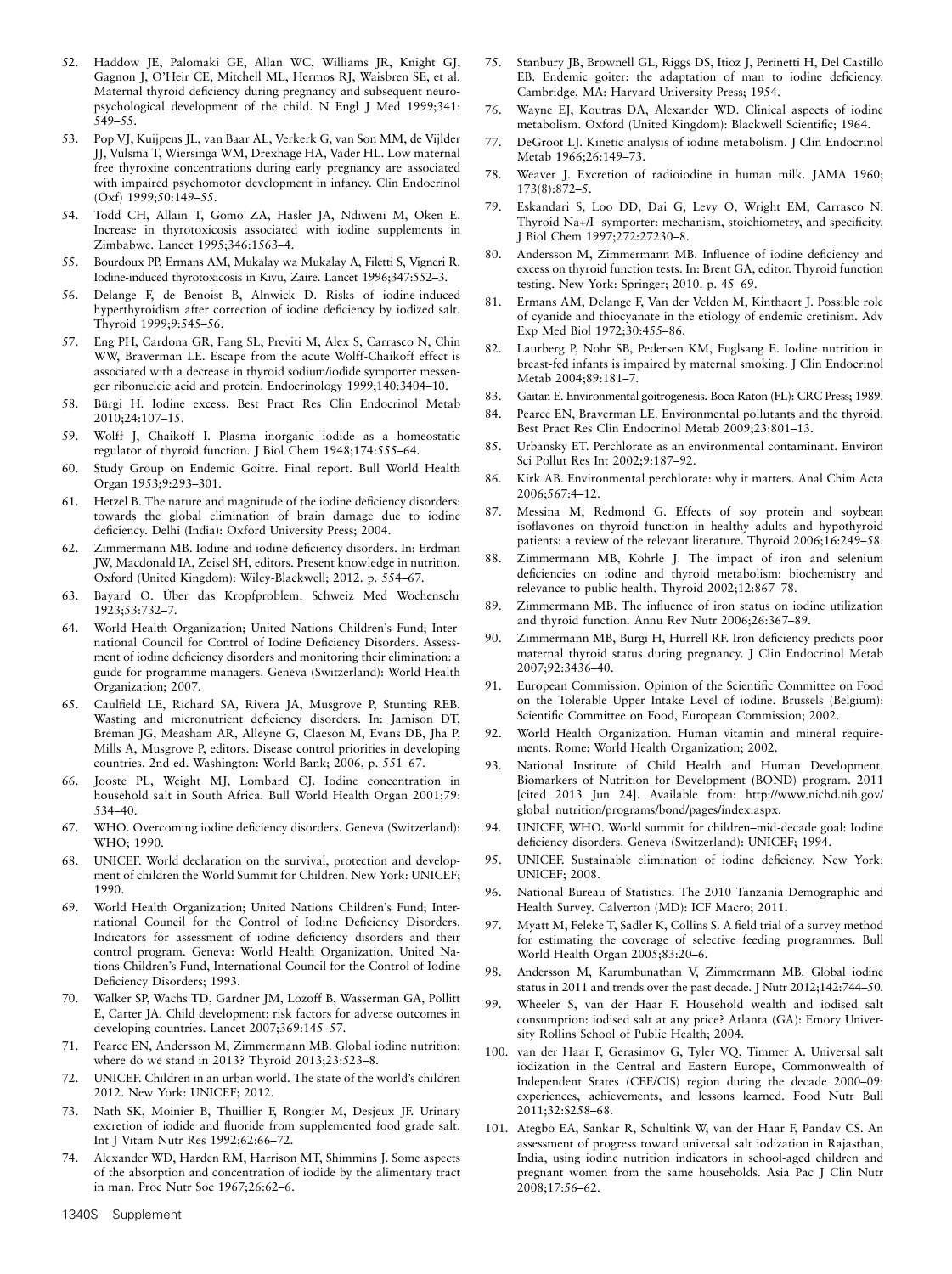- 102. Shamim AA, Christian P, Schulze KJ, Ali H, Kabir A, Rashid M, Labrique A, Salamatullah Q, West KP Jr. Iodine status in pregnancy and household salt iodine content in rural Bangladesh. Matern Child Nutr 2012;8:162–73.
- 103. Sultanalieva RB, Mamutova S, van der Haar F. The current salt iodization strategy in Kyrgyzstan ensures sufficient iodine nutrition among school-age children but not pregnant women. Public Health Nutr 2010;13:623–30.
- 104. Bentley B. A review of methods to measure dietary sodium intake. J Cardiovasc Nurs 2006;21:63–7.
- 105. Leung A, Pearce EN. Iodine nutrition in North America. Hot Thyroidology 2007;5:1–12.
- 106. World Health Organization; Pan American Health Organization. A review of methods to determine the main sources of salt in the diet. 2010 [cited 9 Jun 2014]. Available from: http://new.paho. org/hq/index/php?option=com\_content&task=view&id=3072&ltemid= 2376.
- 107. Gowans EM, Fraser CG. Biological variation in analyte concentrations in urine of apparently healthy men and women. Clin Chem 1987;33:847–50.
- 108. Ricós C, Jimenez CV, Hernandez A, Simon M, Perich C, Alvarez V, Minchinela J, Macia M. Biological variation in urine samples used for analyte measurements. Clin Chem 1994;40:472–7.
- 109. Fordyce FM. Database of the iodine content of food and diets populated with data from published literature. Keyworth (United Kingdom): British Geological Survey: Department for International Development; 2003.
- 110. Soriguer F, Gutierrez-Repiso C, Gonzalez-Romero S, Olveira G, Garriga MJ, Velasco I, Santiago P, de Escobar GM, Garcia-Fuentes E. Iodine concentration in cow's milk and its relation with urinary iodine concentrations in the population. Clin Nutr 2011;30:44–8.
- 111. Gibson RS. Principles of nutritional assessment. New York: Oxford University Press; 2005.
- 112. Thompson FE, Subar AF. Dietary assessment methodology. In: Coulston AM, Boushey CJ, editors. Nutrition in the prevention and treatment of disease. 2nd ed. London: Elsevier Academic Press; 2008. p. 3–39.
- 113. Rasmussen LB, Carle A, Jorgensen T, Knudsen N, Laurberg P, Pedersen IB, Perrild H, Vejbjerg P, Ovesen L. Iodine intake before and after mandatory iodization in Denmark: results from the Danish Investigation of Iodine Intake and Thyroid Diseases (DanThyr) study. Br J Nutr 2008;100:166–73.
- 114. Brantsaeter AL, Haugen M, Julshamn K, Alexander J, Meltzer HM. Evaluation of urinary iodine excretion as a biomarker for intake of milk and dairy products in pregnant women in the Norwegian Mother and Child Cohort Study (MoBa). Eur J Clin Nutr 2009;63:347–54.
- 115. Flynn A, Hirvonen T, Mensink GB, Ocke MC, Serra-Majem L, Stos K, Szponar L, Tetens I, Turrini A, Fletcher R, et al. Intake of selected nutrients from foods, from fortification and from supplements in various European countries. Food Nutr Res 2009;53:1–51.
- 116. Verkaik-Kloosterman J, van't Veer P, Ocke MC. Simulation model accurately estimates total dietary iodine intake. J Nutr 2009;139: 1419–25.
- 117. Verkaik-Kloosterman J, van't Veer P, Ocke MC. Reduction of salt: will iodine intake remain adequate in The Netherlands? Br J Nutr 2010;104:1712–8.
- 118. Schiess S, Cressey PJ, Thomson BM. Predictive modelling of interventions to improve iodine intake in New Zealand. Public Health Nutr 2012;15:1932–40.
- 119. Manz F, Johner SA, Wentz A, Boeing H, Remer T. Water balance throughout the adult life span in a German population. Br J Nutr 2012;107:1673–81.
- 120. Ekelund U, Besson H, Luan J, May AM, Sharp SJ, Brage S, Travier N, Agudo A, Slimani N, Rinaldi S, et al. Physical activity and gain in abdominal adiposity and body weight: prospective cohort study in 288,498 men and women. Am J Clin Nutr 2011;93:826–35.
- 121. Zimmermann MB, Aeberli I, Andersson M, Assey V, Yorg JA, Jooste P, Jukic T, Kartono D, Kusic Z, Pretell E, et al. Thyroglobulin is a sensitive measure of both deficient and excess iodine intakes in children and indicates no adverse effects on thyroid function in the UIC range of 100–299 mug/L: a UNICEF/ICCIDD study group report. J Clin Endocrinol Metab 2013;98:1271–80.
- 122. Jooste PL, Strydom E. Methods for determination of iodine in urine and salt. Best Pract Res Clin Endocrinol Metab 2010;24:77–88.
- 123. Pandav CS, Arora NK, Krishnan A, Sankar R, Pandav S, Karmarkar MG. Validation of spot-testing kits to determine iodine content in salt. Bull World Health Organ 2000;78:975–80.
- 124. Jooste PL, Strydom EE. Performance of rapid test kits designed to monitor salt iodine content. New York: WHO/UNICEF; 2004.
- 125. van der Haar F, Gorstein J, Houston R, Codling K, Jooste P, Strydom E, Tripp K, Ivanova L, Ategbo E, Timmer A. Toward the development of a practical manual for estimating household coverage of adequately iodized salt. New York: UNICEF; 2008.
- 126. Demaeyer EM, Lowenstein FW, Thilly CH. The control of endemic goitre. Geneva (Switzerland): World Health Organization; 1979.
- 127. Sullivan K, Houston R, Cervinskas J, Gorstein J, editors. Monitoring universal salt iodization programs. Ottowa (Canada): The Programme Against Micronutrient Malnutrition, The Micronutrient Initiative, The International Council for Control of Iodine Deficiency Disorders; 1995.
- 128. Codex Alimentarius Commission. Standard for food grade salt. Geneva (Switzerland): Food and Agriculture Organization of the United Nations, WHO; 2006.
- 129. European Salt Producers' Association. Determination of total iodine: titrimetric method with sodium thiosulphate. 2005. Available from: http://eusalt.com/sites/www.eusalt.com/files/page-documents/EuSalt% 20AS002-2005%20Total%20Iodine%20-%20Titrimetric%20Method% 20with%20Sodium%20Thiosulphate.pdf.
- 130. Salt Research Institute of China National Salt Industry Corp. WYD iodine checker instruction manual [cited 2013 Feb 22]. Available from: http://ebookbrowse.com/salt-iodine-wyd-iodine-checker-instructionmanual-doc-d403972037.
- 131. Dearth-Wesley T, Makhmudov A, Pfeiffer CM, Caldwell K. Fast and reliable salt iodine measurement: evaluation of the WYD iodine checker in comparison with iodometric titration. Food Nutr Bull 2004;25:130–6.
- 132. Rohner F, Garrett GS, Laillou A, Frey SK, Mothes R, Schweigert FJ, Locatelli-Rossi L. Validation of a user-friendly and rapid method for quantifying iodine content of salt. Food Nutr Bull 2012;33: S330–5.
- 133. Ma G, Maberly K, Waite K. Evidence based evaluation of iodine checkers. Report to UNICEF Regional Office for East Asia and the Pacific. Sydney (Australia): UNICEF; 2006.
- 134. Zakharova EA, Slepchenko GB, Kolpakova E. [Electrochemical methods of control of iodine contents in drinks.] Vopr Pitan 2001;70:32–6.
- 135. Shah MH, Jaffar M, Shaheen N, Rasool N. Estimation of iodine in fortified salts by an improved electrometric method. Nutr Food Sci 2007;37:115–22.
- 136. Harris MJ, Jooste PL, Charlton KE. The use of iodised salt in the manufacturing of processed foods in South Africa: bread and bread premixes, margarine, and flavourants of salty snacks. Int J Food Sci Nutr 2003;54:13–9.
- 137. International Organization for Standardization. ISO/IEC 17025 resource center. 2013 [cited 2014 Feb 10]. Available from: http:// www.isoiec17025.com/.
- 138. Sullivan KM, May S, Maberly G. Urinary iodine assessment: a manual on survey and laboratory methods. Atlanta (GA): Rollins School of Public Health at Emory University; 2000.
- 139. Carriquiry AL. Assessing the prevalence of nutrient inadequacy. Public Health Nutr 1999;2:23–33.
- 140. Food and Nutrition Board, Institute of Medicine. Dietary Reference Intakes: applications in dietary assessment. Washington: National Academies Press; 2000.
- 141. Food and Nutrition Board, Institute of Medicine. Dietary Reference Intakes: applications in dietary planning. Washington: National Academies Press; 2003.
- 142. de Lauzon B, Volatier JL, Martin A. A Monte Carlo simulation to validate the EAR cut-point method for assessing the prevalence of nutrient inadequacy at the population level. Public Health Nutr 2004;7:893–900.
- 143. Ribas-Barba L, Serra-Majem L, Roman-Vinas B, Ngo J, Garcia-Alvarez A. Effects of dietary assessment methods on assessing risk of nutrient intake adequacy at the population level: from theory to practice. Br J Nutr 2009;101 Suppl 2:S64–72.